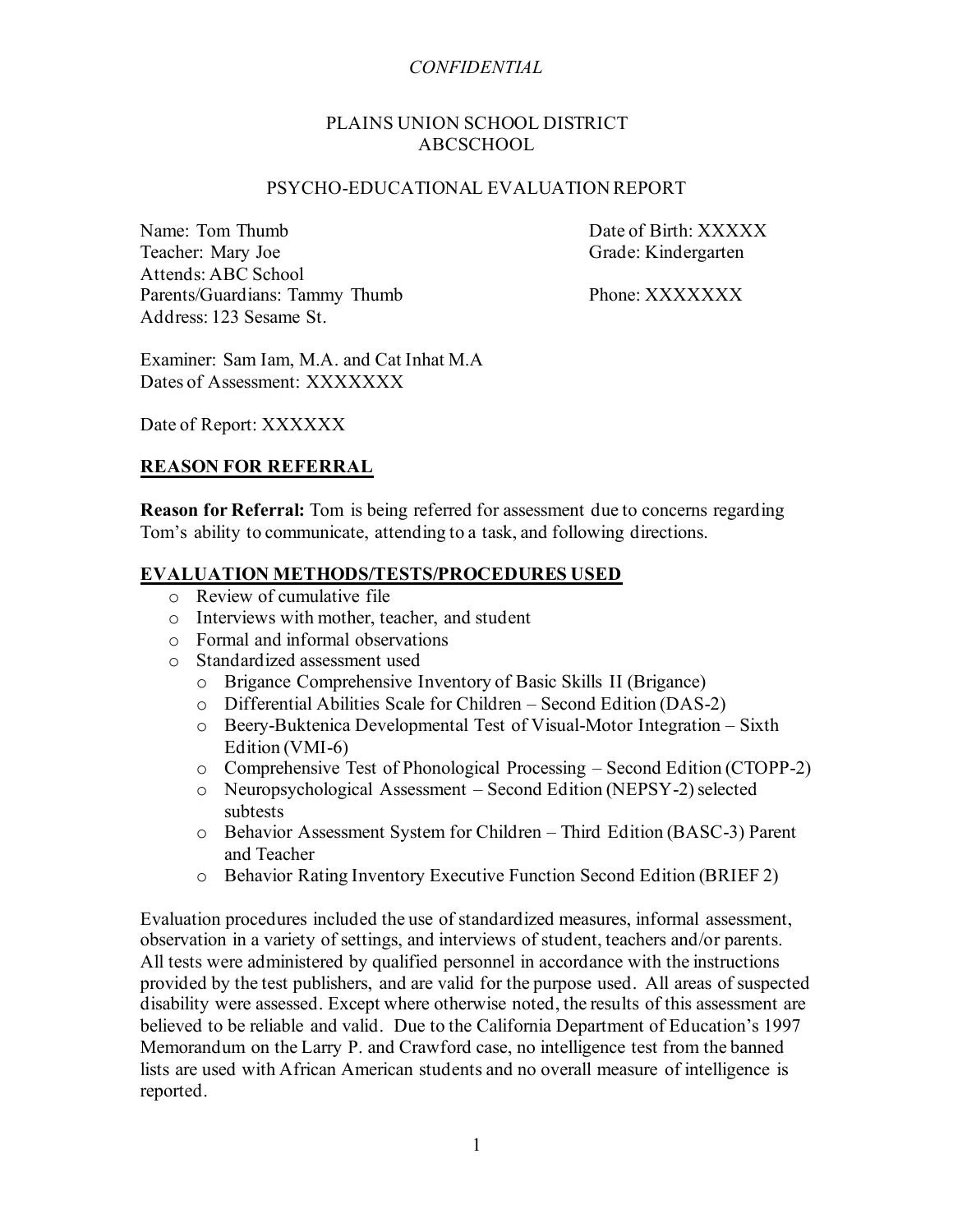## **NOTICE OF PROFESSIONAL USE**

This report is provided for the school, child, and parent/guardian. All information included in the report is confidential. This report is not to be shared with any other individual or agency not directly involved with the child without the parent/guardian.

## **BACKGROUND INFORMATION**

### Health and Developmental History

Tom lives in Anytown with his aunt and his older cousin (Vinnie). The primary language of the home is English.

Per aunt report, pregnancy and birth were reported as unremarkable. Developmental milestones were unremarkable except for speech. Tom would say words and then they were never heard again. Additionally, his speech intelligibility has always been a concern. Medical history was reported as unremarkable.

### **Academic/Educational History:**

Although Tom qualified for services on 06/02/17 Tom did not receive services due to Tom not attending Vista preschool. Several factors prevented mother from being able to bring Tom to receive services.

Currently, Tom is a Kindergartener in a general education classroom. This is his first year at ABC. His home school is Pioneer, but he is here due to over enrollment. Tom previously qualified for speech services at Vista, but did not attend.

#### Attendance

This school year Tom has struggle to get to school either on time or at all. He currently has been tardy 16 days, has 9 excused absences and 12 unexcused absences totaling 21 days absent. The average number of absences for a student in a given school year is 7 and beyond 10 absences is considered excessive.

### **CLASSROOM AND PLAY OBSERVATIONS**

Students were asked to do a "picture walk" about a new short story. Afterwards, they were going to guess what the story was going to be about (before reading it, based on the pictures). Some students raised their hands to guess what the story was going to be about including Tom. When he got called to share, he said "dog" clearly but the other words that he said were unintelligible. His teacher said "do you mean that the story could be about a dog pulling a rope?" Tom said "yes!". Then, as the class looked at a different page in the same book, the teacher read a sentence that said "they have a pen" the pictured showed rabbits inside a pen on the grass. Tom raised his hand and when he got his turn to speak he said "pencil" then, his teacher explained more and mentioned that a pen is where the rabbits live and gave examples of other animals and the places where they live. When they moved to a different page, there was a picture that illustrated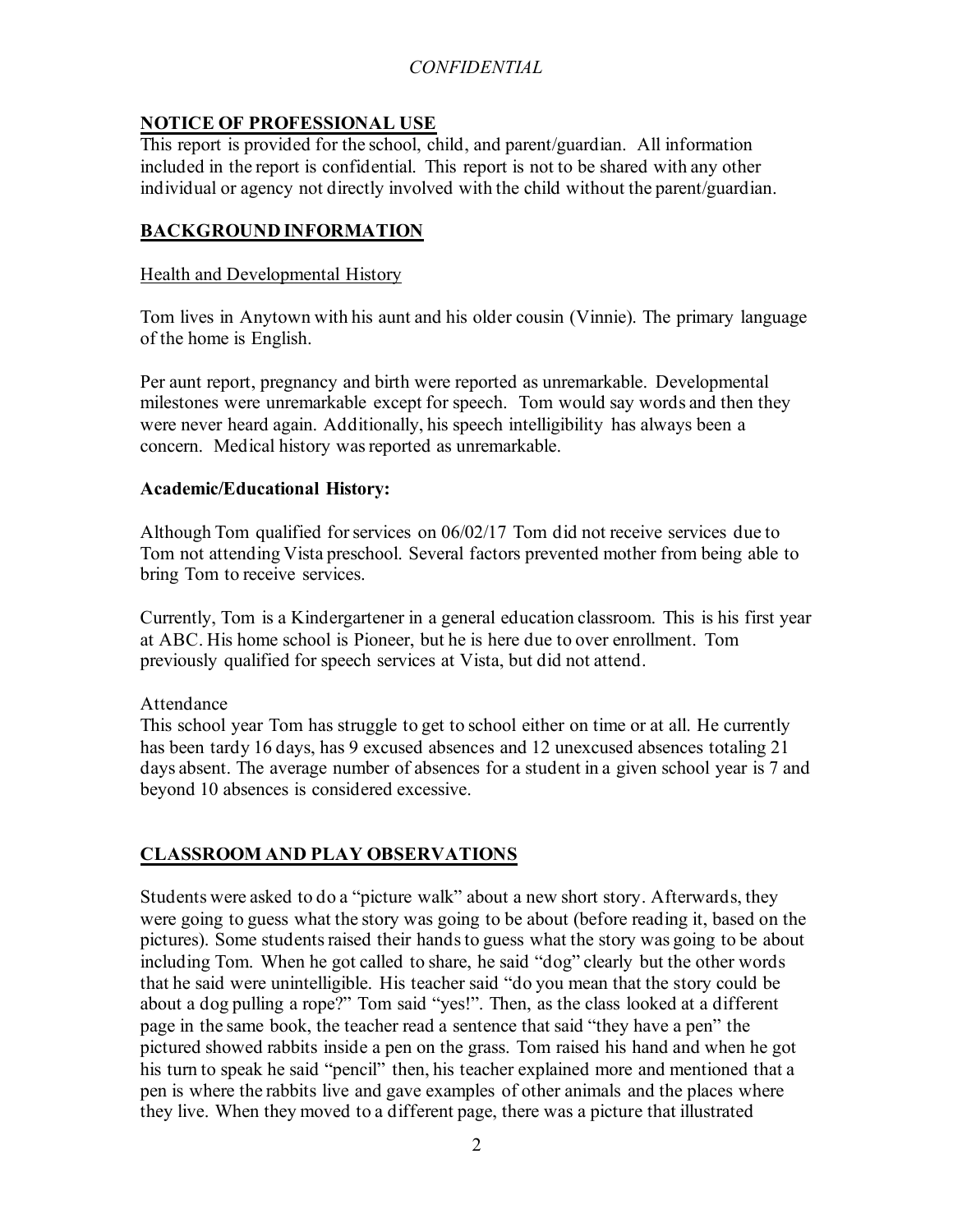kittens. Tom raised his hand to participate and said some unintelligible words; teacher said "are they going to jump on the bed?" Tom said "yes!". Then, the teacher moved on to the next activity where students were going to use crayons to find specific words within their story books. Tom started to use a blue crayon before the teacher finished giving directions, his teacher redirected him to wait until she finished giving directions. When the teacher finished, Tom started to do his work, then his teacher approached him to look at the work that he was doing (she also approached other students in the class, as she was walking around the classroom). After he finished searching words, he started to color his picture book (Tom was coloring his book standing up). The teacher gave directions to all students to put their picture books inside their "reading folders" and then into their "mailboxes". Tom pushed his peers as he tried to get by, towards his mailbox, he did not used his words to get through. His teacher redirects him not to push his peers, then he sat on the floor and waited there while other peers were putting their "reading folders" away. His teacher asked him to stand up, so that other students could also get through. Tom pushed a peer on his way back to his seat. The teacher saw him pushing his peer and told him not to push other students. Tom said, "She pushed me!"; his teacher said " I saw you". When Tom got back to his desk, he started talking to a peer who was sitting behind him. When the teacher started explaining about this math activity, he turned toward his teacher and made eye contact. Teacher said, "Now, we are going to practice "taking away" (subtraction) using stories. So, if you have 5 donuts and I eat 3, how many donuts do you have left?" students, including Tom responded "2". After explaining different examples, she said, "I will pair you up with a peer and I will give you 5 counters for you and your peer to create your own stories." Tom and his peer sat on the floor and started working on their stories. Tom said, "I want to eat one donut", his peer said "Then, I will have 4 left"; peer said, "I have 5 sandwiches and I eat 5, how many would I have?" peer answered his own question and said, "0!". Tom said, "I win!" peer said, "No, it's math time."; Tom said, "I win!" and then his peer continued giving examples and Tom continued saying "I win!". Then, the teacher told all students to go back to their desks and to put their heads down. When all students were at their desks, their teacher said "Now, clap once if you can hear me" most students clapped once, then she said, "If you can hear me clap zero times" Tom was the only student who clapped twice. The teacher started giving directions about what they needed to do next. Tom was playing using his hands with his peer who was sitting behind him and his teacher redirected both students to stop.

At recess, Tom is animated having fun playing with his peers. He is generally well liked although has difficulty at times making himself understood, it does impact his peer relationships as extra time is taken to be understood or frustration occurs. Also, Tom's attention often shifts quickly leaving friends puzzled or sometimes bowled over as he rushes past.

#### **ASSESSMENT RESULTS AND CLINICAL INTERPRETATION OF FINDINGS**

Throughout the report standardized test scores are provided followed by discussion of how a student's performance is best interpreted. The qualitative descriptors used to label these standardized scores are not consistent across test makers. Some tests have wider or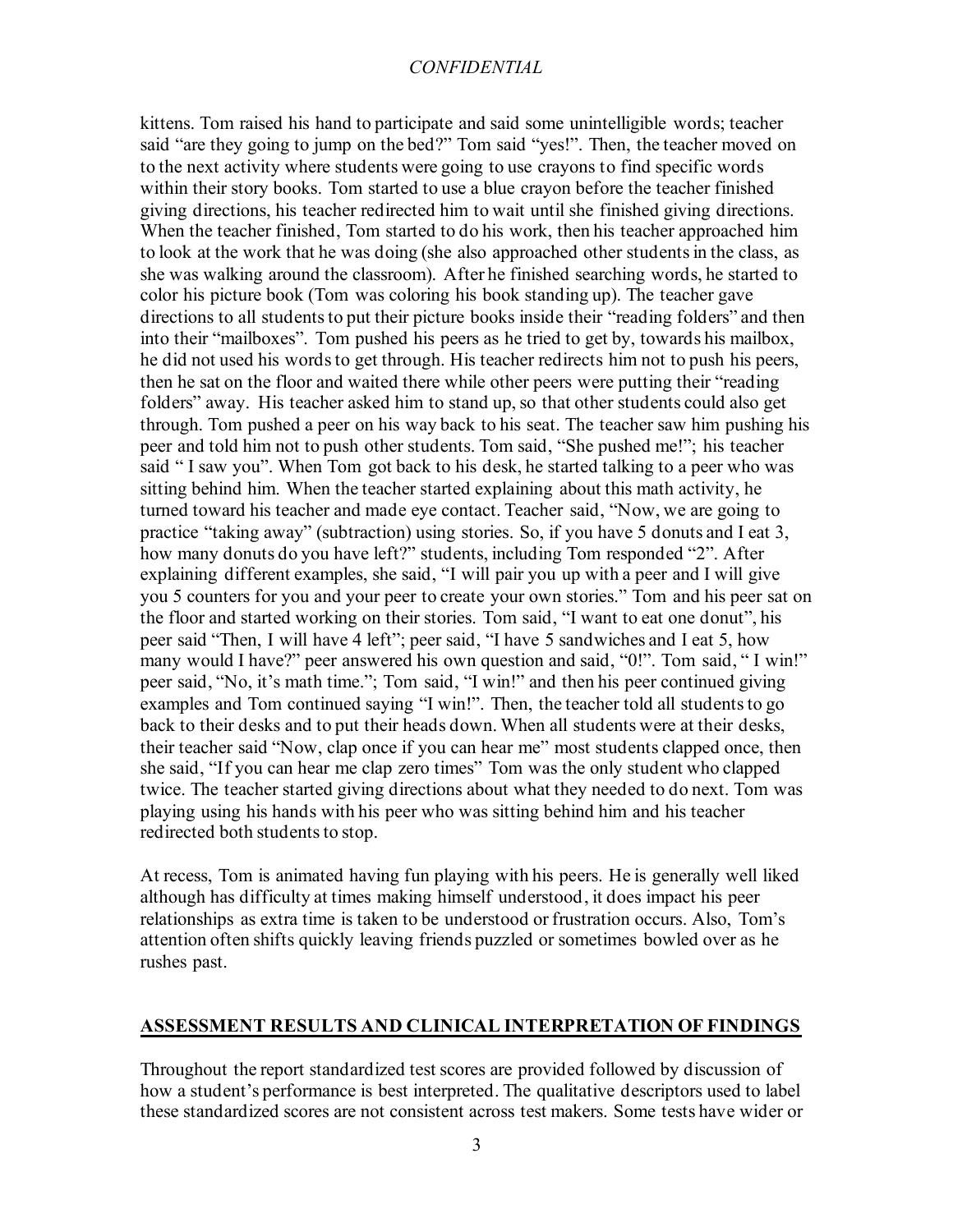narrower ranges, different labels, or the same label but for a much different area. This often makes for confusing interpretations. Therefore, for the sake of statistical consistency and logical interpretation, we will be using the above descriptors. The following chart provides descriptive ratings for Standard Scores (mean of 100 and standard deviation of 15) T scores (with mean of 50 and standard deviation of 10) and Scaled Scores (mean of 10 standard deviation of 3) for normally distributed normreferenced tests:

| Descriptive   | Standard    | T Score   | Scaled    | Percentile |
|---------------|-------------|-----------|-----------|------------|
| Rating        | Score       |           | Score     | Rank       |
| Very Superior | >130        | >70       | >16       | $>98$      |
| Superior      | $121 - 130$ | 63-70     | $14-16$   | 92-98      |
| High Average  | 111-120     | 57-63     | $12 - 14$ | 76-91      |
| Average       | 90-110      | $43 - 57$ | $8 - 12$  | $25 - 75$  |
| Low Average   | 80-89       | 37-42     | $6 - 8$   | $9 - 24$   |
| Low           | 70-79       | 30-36     | $4 - 6$   | $2 - 8$    |
| Very Low      | <70         | $<$ 30    | $\leq$ 4  | $\leq$ 2   |



#### **Brigance Comprehensive Inventory of Basic Skills II:**

**Assessment observations:** Tom came willingly to testing. He was very inquisitive and had lots of things to say. It was difficult to understand all of the things Tom was trying to convey. Tom looked around during testing and was easily distracted while working. He did appear to be working to the best of his ability, but just needed quick reminders to refocus on the task at hand.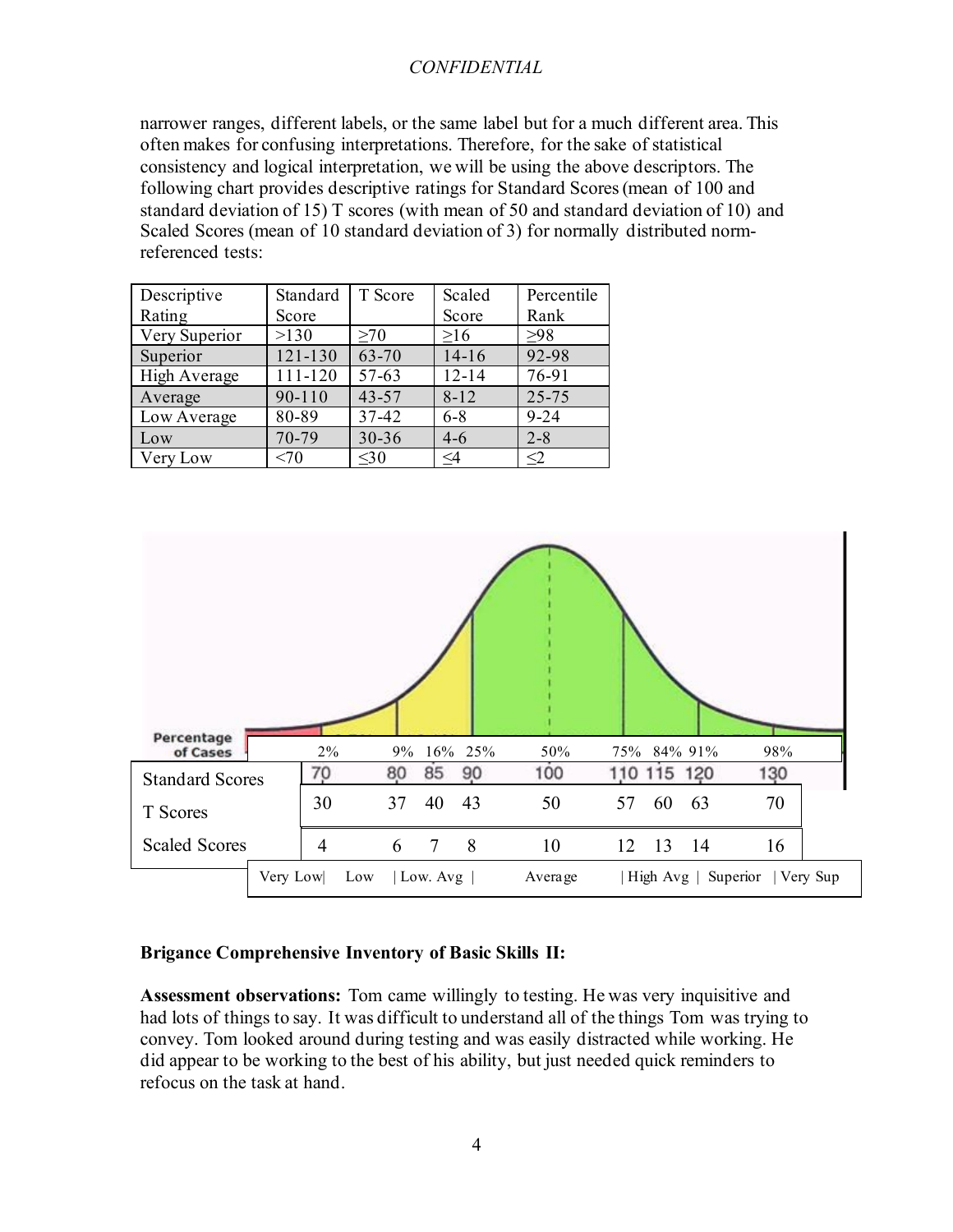#### **Assessment Results:**

#### **Behavioral Observations During Cognitive Processing Assessment**

Tom had no difficulty transitioning from class to come for his evaluation. He smiles easily and we chatted a bit. He was very curious and his gaze shifted all over the room asking about different items or pictures. One on one Tom was able to remain engaged and persevere on most tasks, but on some tasks, even though Tom remained focused, task completion would take a much longer than one might expect given his problem solving strengths. These sustained attention bursts take quite a bit out of him and a noticeable amount of effort. Generally speaking Tom was able to attend to more complex type problems because he finds them more engaging than more simple, mundane, repetitive tasks but this has its limits. There appears to be some executive functioning issues, especially with language loaded tasks along with attention that are impacting Tom's performance. The following assessment results will better explain his cognitive processing strengths and weaknesses that are impacting his educational performance.

#### **Cognitive Processing**

The chart below reports scores from selected subtests from the Differential Ability Scales 2<sup>nd</sup> Edition (DAS-II), Comprehensive Test of Phonological Processing 2<sup>nd</sup> Edition (CTOPP-2) and Neuropsychological Assessment  $2<sup>nd</sup>$  Edition (NEPSY-2) organized by cognitive ability area according to Cross Batter Assessment (XBA) technique (based on factor analytic loading of subtests). Cells that are darkened represent overall estimates that have been calculated using test makers criteria or if indicated by an "\*" the XBA formula.

**Cognitive Expression –** Crystallized ability is the ability to apply the breadth and depth of acquired knowledge, including language, culture, adaptive and academic skills. It can be viewed as a product of what an individual has had the opportunity to learn and how one can communicate it to others. Where expression has to do with communicating what one knows (e.g. talking, writing, nonverbal actions), association has to do with how efficiently that information is stored and is retrievable. A narrow ability is lexical knowledge – breadth and depth of one's vocabulary. The DAS-II's Verbal Ability cluster represents Tom's verbal knowledge and reflects his use of the English language to reason and solve problems. Tom did not have difficulty completing verbal tasks that required him to recognize and articulate similarities between words (Similarities) or defining words (Word Definitions). Tom obtained a Verbal Cluster Composite estimate places him in the very low to low range of his peers. The data for Cognitive Expression is found below. This assessment should not be confused with a speech and language assessment which covers this area in far more detail.

|                       | <b>Broad Ability</b> | Specific Narrow Ability   T Score   Standard   Percentil |    |       |        |
|-----------------------|----------------------|----------------------------------------------------------|----|-------|--------|
| Subtest               | Category             |                                                          |    | Score | e Rank |
| Verbal                | Crystallized         | Listening Ability                                        | 30 |       |        |
| Comprehension Ability |                      | (expressive)                                             |    |       |        |
| $(DAS-II)$            |                      |                                                          |    |       |        |
| Naming                | Crystallized         | Lexical Knowledge                                        | 33 |       |        |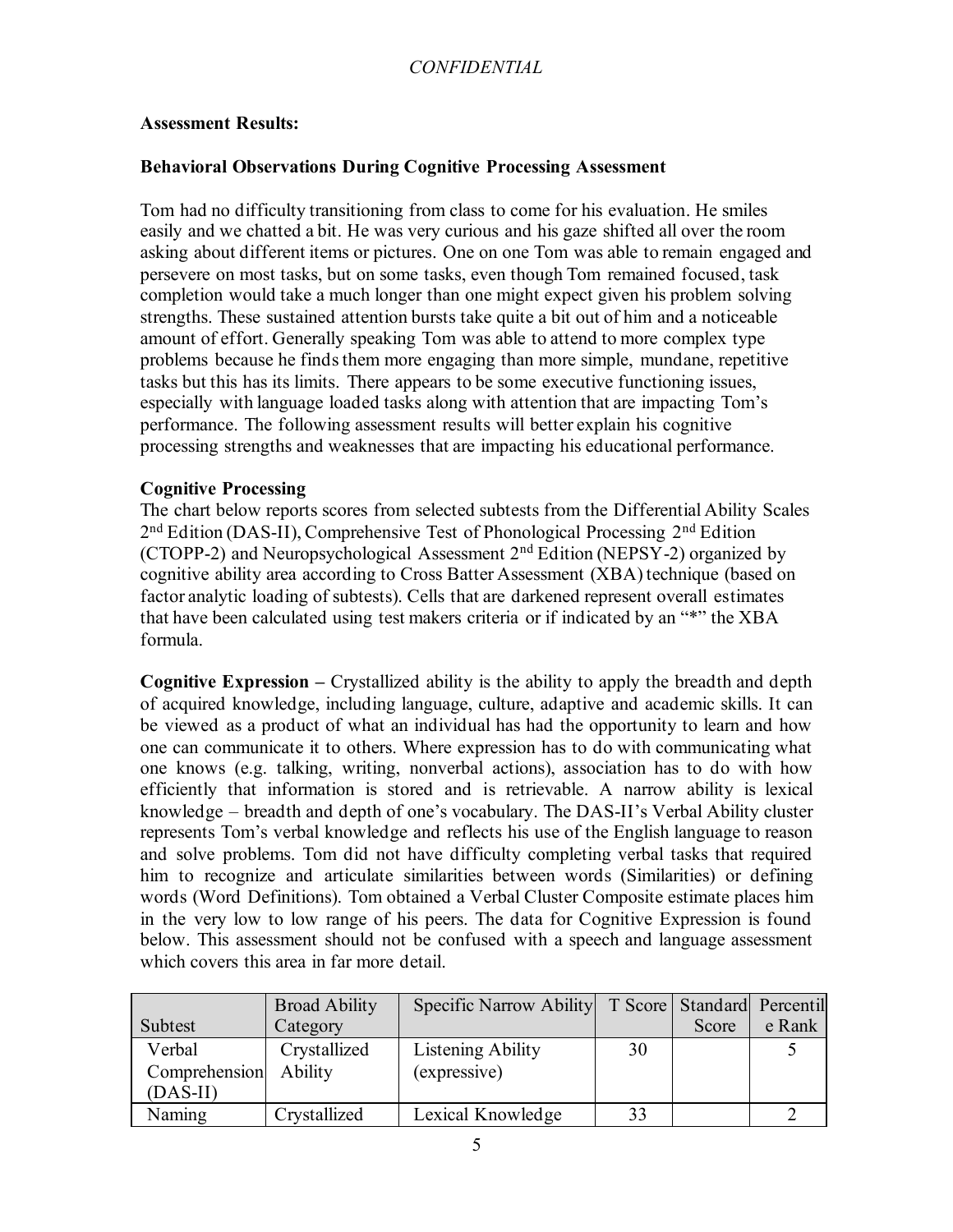| Vocabulary<br>(DAS-II) | Ability                       | (expressive)                                  |  |  |
|------------------------|-------------------------------|-----------------------------------------------|--|--|
|                        | Verbal Cluster  <br>Composite | Confidence Interval 60-<br>78 Very Low to Low |  |  |
|                        |                               | range                                         |  |  |

**Cognitive Conceptualization** is the process of using information in an increasingly more complex and fluid manner. This is often called, abstract thinking, fluid reasoning, the ability to solve novel problems; that is, problems that cannot be solved by simply relying on previous situations or solutions. This processing area allows a person to make generalization or inferences. For the DAS-II this processing area is captured using subtests that assess Inductive skills - Induction - the ability to observe a problem and understand the underlying rules or principles that will govern the outcome; being able to generalize from specific situations to others. The Nonverbal Reasoning cluster of the DAS-II represents Tom's ability to interpret and organize visually perceived material and to generate and test hypotheses related to problem solutions. Tom had no difficulty finding figures that correctly completed a matrix (Matrices) or Picture Similarities. Tom it is quite possible that his ability may even be better due to how quickly and possibly impulsively he responded. He was reminded to slow down after each problem, but even with the one on one prompting, he would continue to answer quickly. Therefore, even though his estimated ability in this area falls in the average to high average range, this may be under predicting his ability and should be viewed as a low end estimate. Working Memory is also a component of Cognitive Conceptualization but is described below in conjunction with Attention below.

|                     | <b>Broad Ability</b> | Specific Narrow Ability | T Score |       | Standard Percentile |
|---------------------|----------------------|-------------------------|---------|-------|---------------------|
| Subtest             | Category             |                         |         | Score | Rank                |
| Picture             | Fluid                | Induction               | 57      |       | 76                  |
| <b>Similarities</b> | Reasoning            |                         |         |       |                     |
| $(DAS-II)$          |                      |                         |         |       |                     |
| Matrices (DAS-      | Fluid                | Induction               | 60      |       | 84                  |
| $\rm{II}$           | Reasoning            |                         |         |       |                     |
|                     | Nonverbal            | Confidence Interval     |         | 115   | 84                  |
|                     | Reasoning            | 104-122 Average to      |         |       |                     |
|                     | Cluster              | Superior range          |         |       |                     |
|                     | Composite            |                         |         |       |                     |

**Attention** is the process of being able to focus on a specific a given stimuli (object, task, instruction), sustaining that attention and redirecting attention (shifting focus) when it is required by the learning or function of the situation. The vast majority of individuals can attend when what they are attending to is of high interest or emotionally engaging. Tom more than most needs this in order to sustain his attention. One on one attention, or the attention of others provides him with some emotional engagement to remain focused depending on his relationship with that individual for a time depending on his interest in the task. He has a strong desire to please and work for rewards, but again depending on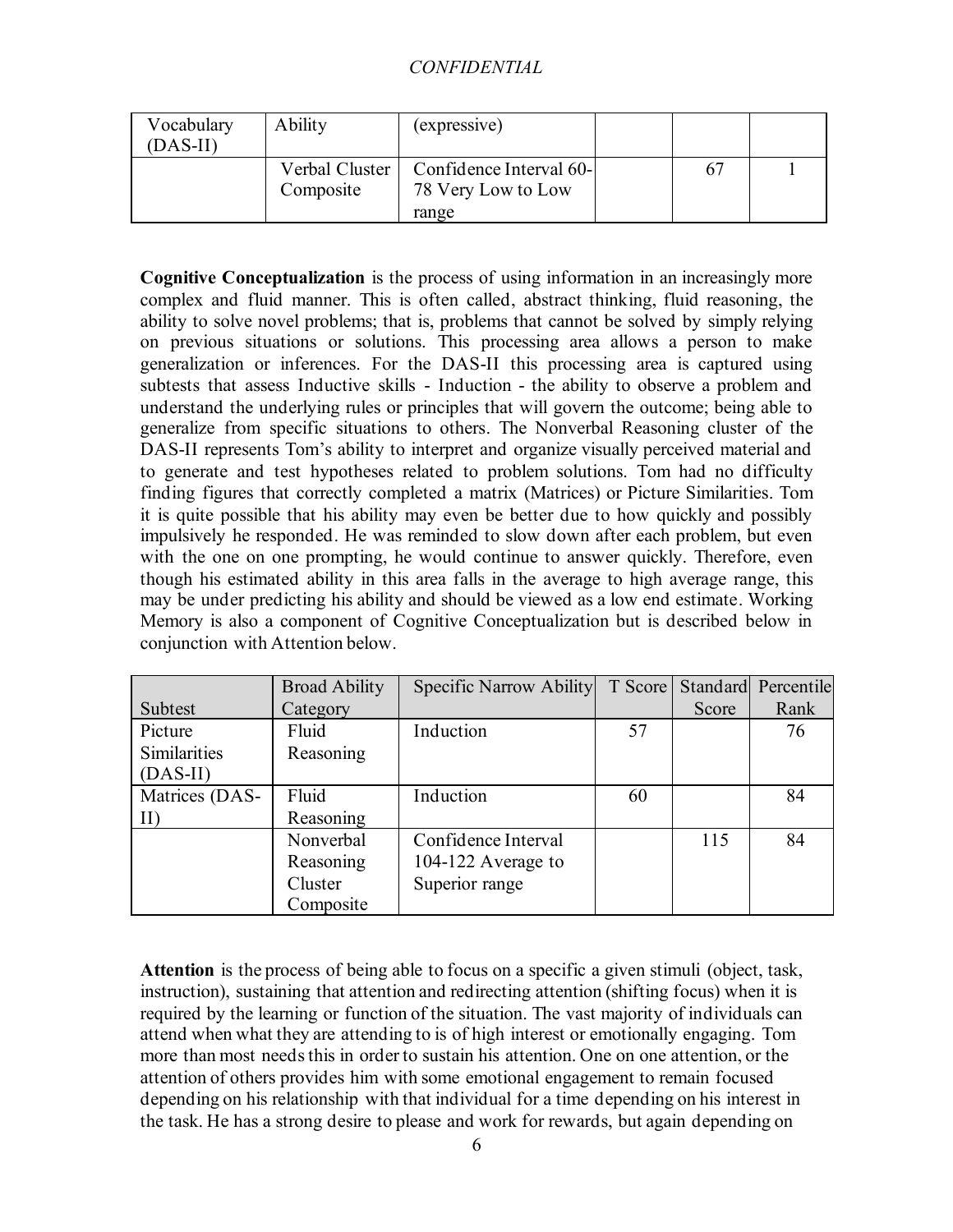his interest in the task itself he can become fatigued or restless. Where most individuals can also attend even when material is not of interest, Tom struggles. When material is not of interest to him, or is impacted by another processing area deficit making the task even more challenging for him, Tom can become uncomfortable as the mental effort required to sustain attention, is far more fatiguing for him than to his peers. This discomfort can cause him to be distracted or use diverting behaviors, the dropping of his pencil, rummaging through his desk. It may also manifest in mental fatigue having to work twice/three times harder to sustain focus than it would for his peers, causing him to take extra time. To assess the impact of sustained attention compared to sustaining attention with working memory on a very basic task the NEPSY-2 Auditory Attention and Inhibition were given. For Auditory Attention, Tom's estimate places him at the 5<sup>th</sup> percentile, in the low range. Tom had more difficulty not making errors (low average) than correctly reacting to the target (low to low average range. The combination of both again places him in the low range. Inhibition Naming where unlike Auditory Attention Tom is in control of the rate of speed he is slow and error prone on this task. Just having to label figures are squares or circles is not terribly interesting and there are a lot on the page. Ironically the task took him 3 minutes and 27 seconds (approximately the same length of time as the Auditory Attention task). His performance compared to his peers was in the very low range. Increasing the level of difficulty by adding working memory requiring him to inhibit his behavior (say circle when he see a square and say square when he sees circle) improved his performance as the task became more interesting. Still within the very low range but, individually for the Time to Complete and Total Errors were in the low range. The ability to attend impacts one's ability to follow directions. A measure of this would be Comprehension of Instruction. His lexical knowledge (understanding word meaning) is intact, but following a sequence of instructions, even with visuals involves sustained working memory, planning and organization (an executive functioning skill), and falls in the low end of the low range for Tom. This data suggests that Tom's attention difficulty can objectively be measured and is impacting his ability to learn and follow directions.

|            | <b>Specific Narrow</b>     | <b>Areas Measure</b>     | Scaled | Percentile |
|------------|----------------------------|--------------------------|--------|------------|
| Subtest    | <b>Ability</b>             |                          | Score  | Rank       |
| NEPSY-2    | <b>Sustained Attention</b> | <b>Total Correct</b>     | 7      | 16         |
| Auditory   | and Impulse Control        |                          |        |            |
| Attention  |                            |                          |        |            |
|            |                            | <b>Commission Errors</b> |        | $6 - 10$   |
|            |                            | Combined                 | 5      | 5          |
| NEPSY-2    | <b>Sustained Attention</b> | <b>Completion Time</b>   |        |            |
| Inhibition | and Impulse Control        |                          |        |            |
| Naming     |                            |                          |        |            |
|            |                            | <b>Total Errors</b>      |        | $\leq$ 2   |
|            |                            | Combined                 |        | 0.1        |
| NEPSY-2    | Sustained Attention,       | Completion Time          | 5      | 5          |
| Inhibition | Impulse Control and        |                          |        |            |
| Inhibition | <b>Working Memory</b>      |                          |        |            |
|            |                            | <b>Total Errors</b>      |        | $2 - 5$    |
|            |                            | Combined                 | 3      |            |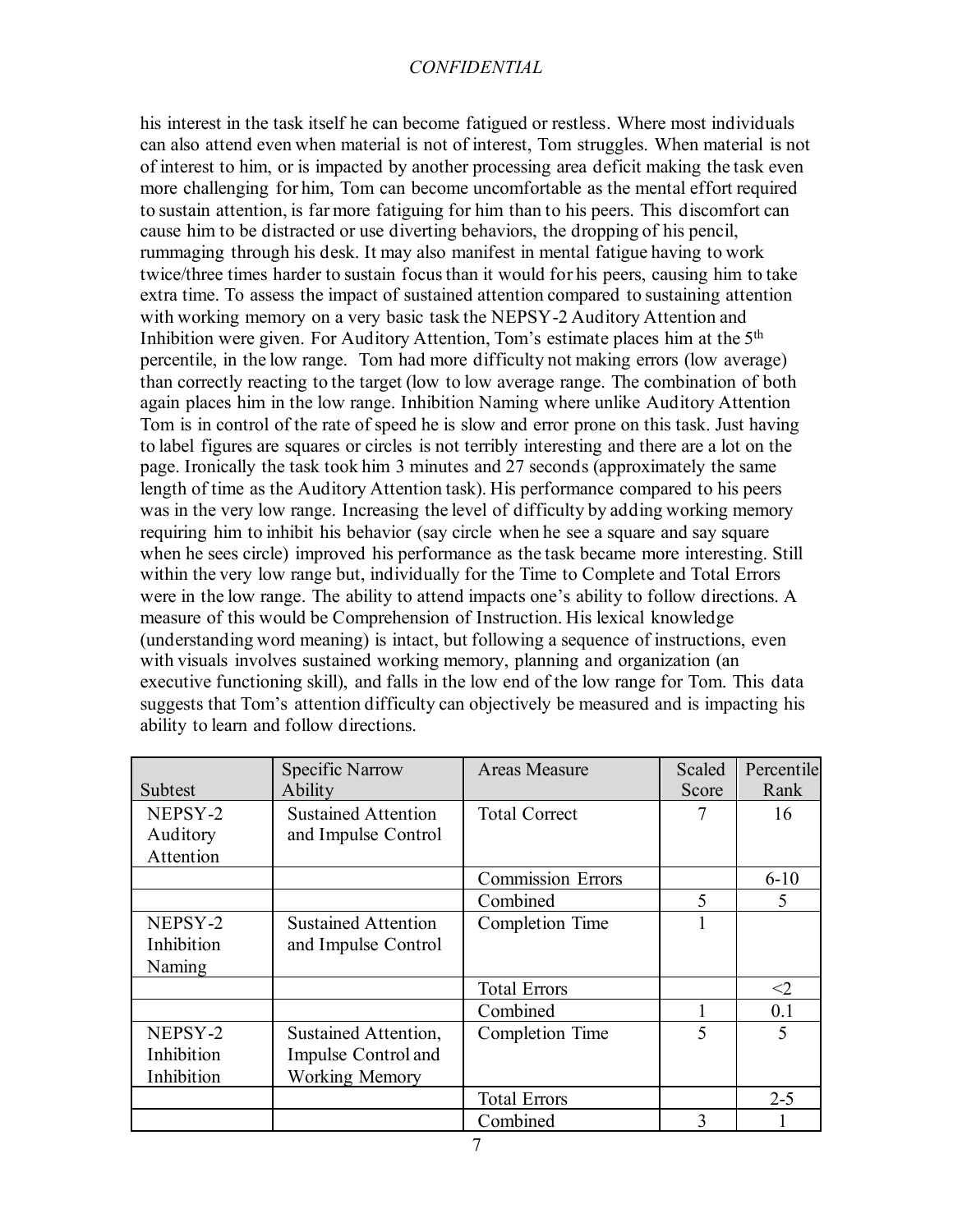| NEPSY-2        | Listening Ability |  |  |
|----------------|-------------------|--|--|
| Comprehension  |                   |  |  |
| of Instruction |                   |  |  |

**Cognitive Association** is the process of acquiring information in memory, and the system for relating that information to previously learned information to develop patterns or logical groups. This is a foundational process that is required for more complex operations that take place in conceptualization. Ability retrieve information from memory is a key component to Cognitive Association. In the task Recall of Objects Tom has a list of 15 items he sees pictures of (read to him) and has to be able to recall them from memory (in any order). He does this well within the low average range. His ability to recall these objects immediately or with a 30 minute delay is nearly the same. This may be an underestimate of his ability as interest in the items or lack of interest in the items may impact is ability to recall tem due to his difficulty sustaining attention. Included in Cognitive Association is the element of efficiency, i.e. how fluidly one can retrieve information from long term memory. The CTOPP-2's Rapid Naming Digits and Rapid Naming Letters were not able to be administered as he does not know his letters and numbers sufficiently yet to do the task. However, performance on Rapid Naming of Colors and Objects indicate Rapid Non-Symbolic naming to fall in the very low range. His ability to rapidly name colors was better falling in the low average range at the  $9<sup>th</sup>$ percentile, however his ability to rapidly name objects fell in the very low range.

|                      | <b>Broad Ability</b>   | <b>Specific Narrow</b> | T Score        | Standard | Percentile |
|----------------------|------------------------|------------------------|----------------|----------|------------|
| Subtest              | Category               | Ability                |                | Score    | Rank       |
| Recall of            | Long Term              | Free Recall            | 41             |          | 18         |
| Objects              | Retrieval              |                        |                |          |            |
| Immediate            |                        |                        |                |          |            |
| $(DAS-II)$           |                        |                        |                |          |            |
| Recall of            | Long Term              | Free Recall            | 39             |          | 14         |
| Objects Delayed      | Retrieval              |                        |                |          |            |
| $(DAS-II)$           |                        |                        |                |          |            |
|                      | Long Term              | Low Average to         |                | 85       | 16         |
|                      | Retrieval *            | Average range          |                |          |            |
| <b>SUBTESTS</b>      | <b>Broad Factor</b>    |                        | Scaled         | Standard | Percentile |
|                      |                        |                        | Score          | Score    | Rank       |
| CTOPP-2 Rapid        | Long Term              | Naming Facility        | 6              |          | 9          |
| <b>Color Naming</b>  | Retrieval & Storage    | Rapid Non-             |                |          |            |
|                      |                        | <b>Symbolic Naming</b> |                |          |            |
| CTOPP-2 Rapid        | Long Term              | Naming Facility        | $\overline{2}$ |          | $\leq$ 1   |
| <b>Object Naming</b> | Retrieval & Storage    | Rapid Non-             |                |          |            |
|                      |                        | <b>Symbolic Naming</b> |                |          |            |
|                      |                        |                        |                |          |            |
|                      |                        | Descriptive Range      |                |          |            |
|                      | Naming Facility        | Very Low range         |                | 64       | 1          |
|                      | Rapid Non-             |                        |                |          |            |
|                      | <b>Symbolic Naming</b> |                        |                |          |            |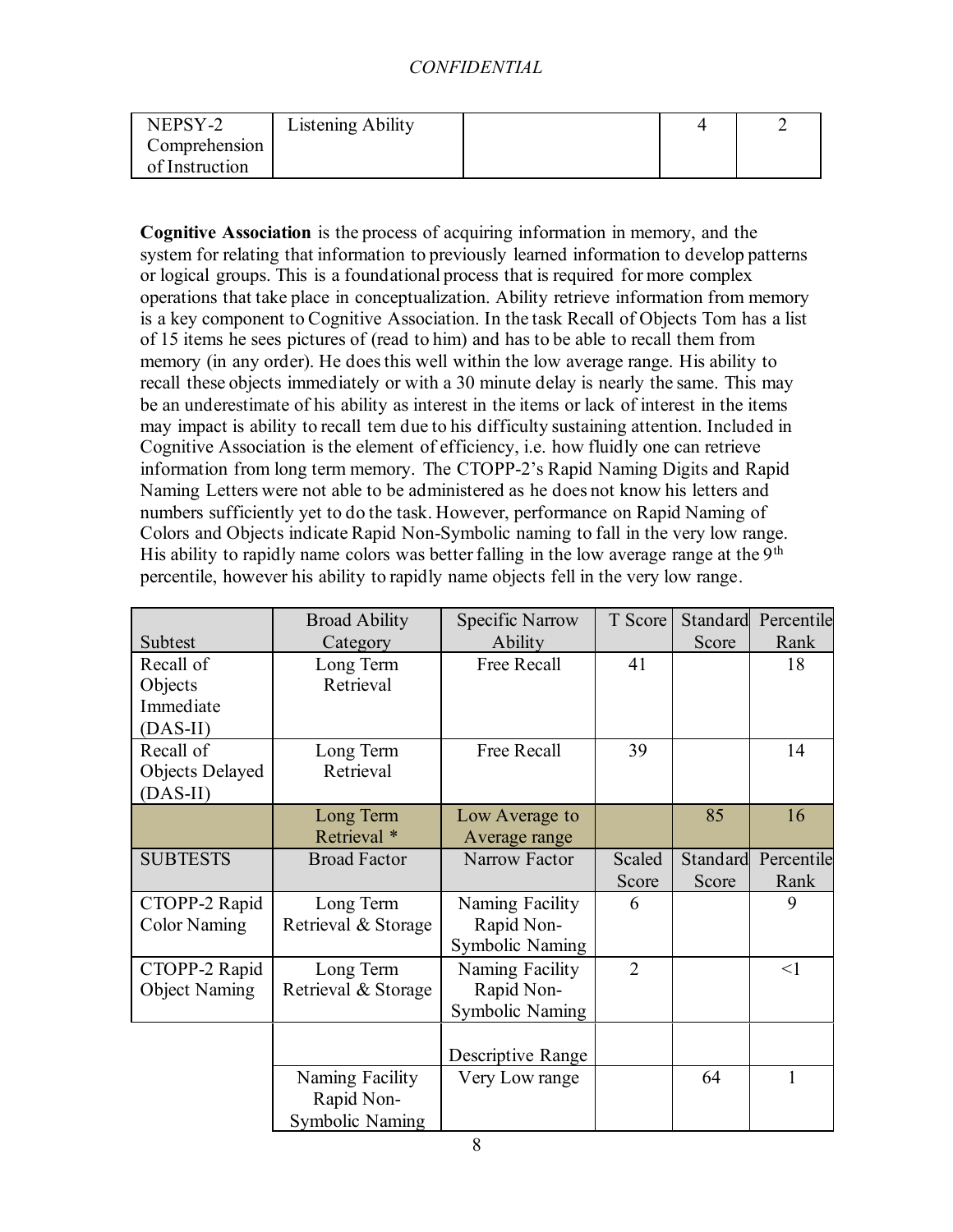**Auditory Processing** (excluding phonological processing as it now has its own processing area) includes Auditory Memory Span-the ability to maintain information in primary memory and immediately reproduce it in the same sequence in which it was presented. Overall auditory memory span for Tom is estimated to fall in the very low range. It could be that he has some auditory processing difficulty that is also manifesting in his difficulty articulating sounds (see speech and language report). Short Term auditory memory is a processing area of significant weakness. However, Short Term auditory and visual memory (Recall of Objects) combined however as seen above falls within the low average range. Therefore visual supports will benefit Tom with respect to his learning.

|                  | <b>Broad Ability</b> | Specific Narrow Ability | Scaled  |       | Standard Percentile |
|------------------|----------------------|-------------------------|---------|-------|---------------------|
| Subtest          | Category             |                         | Score   | Score | Rank                |
| Memory for       | <b>Short Term</b>    | Memory Span             | 4       |       | $\overline{2}$      |
| Digits-CTOPP-    | Memory               | (auditory)              |         |       |                     |
| 2                |                      |                         |         |       |                     |
| Nonword          | <b>Short Term</b>    | Memory Span             |         |       | $<$ 1               |
| Repetition       | Memory               | (auditory)              |         |       |                     |
| CTOPP-2          |                      |                         |         |       |                     |
|                  | <b>Short Term</b>    | <b>Auditory Memory</b>  |         | 55    | $\leq$ 1            |
|                  | Memory               | Estimate (Phonological  |         |       |                     |
|                  |                      | Memory)                 |         |       |                     |
|                  |                      |                         | T Score |       | Standard Percentile |
|                  |                      |                         |         | Score | Rank                |
| Recall of Digits | <b>Short Term</b>    | Memory Span             | 26      |       |                     |
| Forward -DAS II  | Memory               | (auditory)              |         |       |                     |

**Phonological Processing** includes Phonological Awareness – the ability to access the sound structure of language at the phoneme level (phonological units that are used in various words) and Phonological Memory – the ability to code information phonologically in short term auditory memory (see above). Phonological processing is foundational for basic reading skills as the ability to decode and sound out words are directly related to this processing area, especially for unfamiliar words. Tom's Phonological Awareness is estimated to fall in the low average range at the 9<sup>th</sup> percentile. Phonological Memory, as described above is estimated to fall in the very low range (see short term auditory memory above). It appears that there is some phonological awareness issues (low average range) which is most likely tied to his speech and language difficulty, and in addition to that very weak auditory memory a possible combination of weakness of auditory processing and attention. It is unclear at this time if Tom meets the definition of having a phonological processing deficit rather than a language and attention deficit. Therefore, even though this Phonological Processing is estimated in the very low range it is more likely when sounding out words Tom is having difficulty with retrieval fluency and short term auditory memory than it be due to a phonological deficit. Again, while Tom may not necessarily have the phonological type of Dyslexia, he may appear to have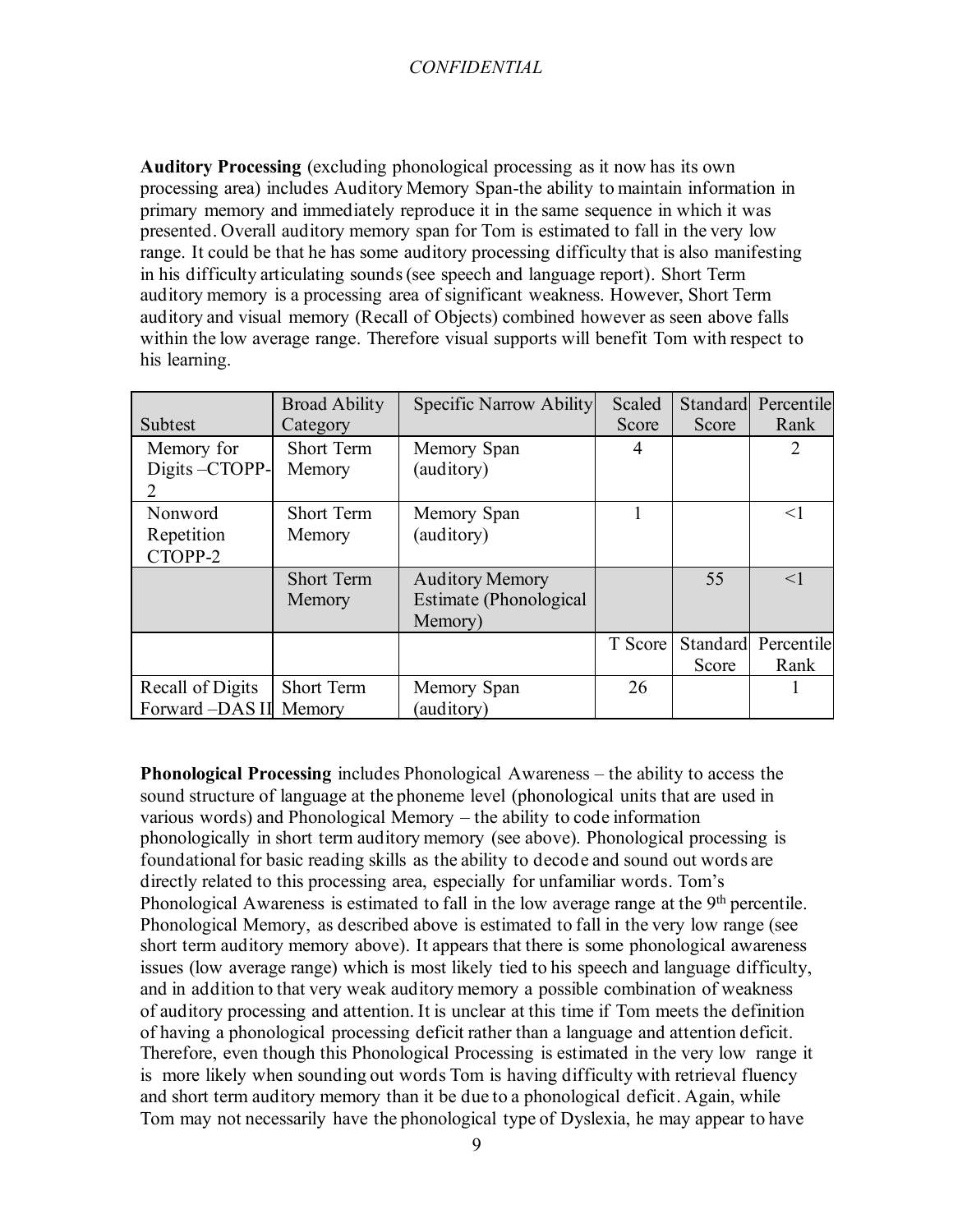|               | <b>Broad Ability</b> | Specific Narrow Ability   | Scaled         |       | Standard Percentile |
|---------------|----------------------|---------------------------|----------------|-------|---------------------|
| Subtest       | Category             |                           | Score          | Score | Rank                |
| Elision       | Auditory             | Phonetic Coding           | 6              |       | 9                   |
| CTOPP-2       | Processing           |                           |                |       |                     |
| Blending      | Auditory             | Phonetic Coding           | 6              |       | 9                   |
| Words         | Processing           |                           |                |       |                     |
| CTOPP-2       |                      |                           |                |       |                     |
| Sound         | Auditory             | Phonetic Coding           | 8              |       | 25                  |
| Matching      | Processing           |                           |                |       |                     |
| CTOPP-2       |                      |                           |                |       |                     |
|               |                      | Phonological              |                | 80    | 9                   |
|               |                      | <b>Awareness Estimate</b> |                |       |                     |
| Memory for    | <b>Short Term</b>    | Memory Span               | $\overline{4}$ |       | $\overline{2}$      |
| Digits-CTOPP- | Memory               | (auditory)                |                |       |                     |
| 2             |                      |                           |                |       |                     |
| Nonword       | <b>Short Term</b>    | Memory Span               | 1              |       | $\leq$ 1            |
| Repetition    | Memory               | (auditory)                |                |       |                     |
| CTOPP-2       |                      |                           |                |       |                     |
|               | <b>Short Term</b>    | <b>Auditory Memory</b>    |                | 55    | <1                  |
|               | Memory               | Estimate (Phonological    |                |       |                     |
|               |                      | Memory)                   |                |       |                     |

the Orthographic type, coupled with a significant attention deficit and working memory disorder as his rapid naming is very low.

**Visual Processing** is the broad ability to perceive, process, and use visual spatial information. It includes being able to: identify the key components of visual information; analyze similarities, differences, patterns (sequential) and categories; as well as store and retrieve visual information. A Narrow ability that falls under this ability is Visualization the ability to perceive complex patterns and manipulate how they might look transformed, e.g., rotated, when the view is partially obscured, shrunk or enlarged. Another narrow area is Visual Memory – the ability recall and reproduce from memory specific visually presented information or detail. The Spatial Ability cluster reflects Tom's understanding of spatial relationships and use of hand-eye coordination. He had great difficulty constructing designs using solid cubes with black and yellow patterns on each side (Pattern Construction)estimated in the very low to low. And as mentioned before his visual memory after briefly viewing abstract line drawings and reproducing them from memory (Recall of Designs) gives an estimate in the very low to low range. Overall, his estimated Spatial Cluster Score fall in the average to high average range. Again these scores may be under predicting his true ability as he did rush his responses on some early easier items and did not receiving full credit, even though he was reminded to slow down and take his time.

|                | <b>Broad Ability</b> | Specific Narrow Ability |    |       | T Score Standard Percentile |
|----------------|----------------------|-------------------------|----|-------|-----------------------------|
| <b>Subtest</b> | Category             |                         |    | Score | Rank                        |
| Copying        | Visual<br>Processing | Visualization           | 55 |       | 69                          |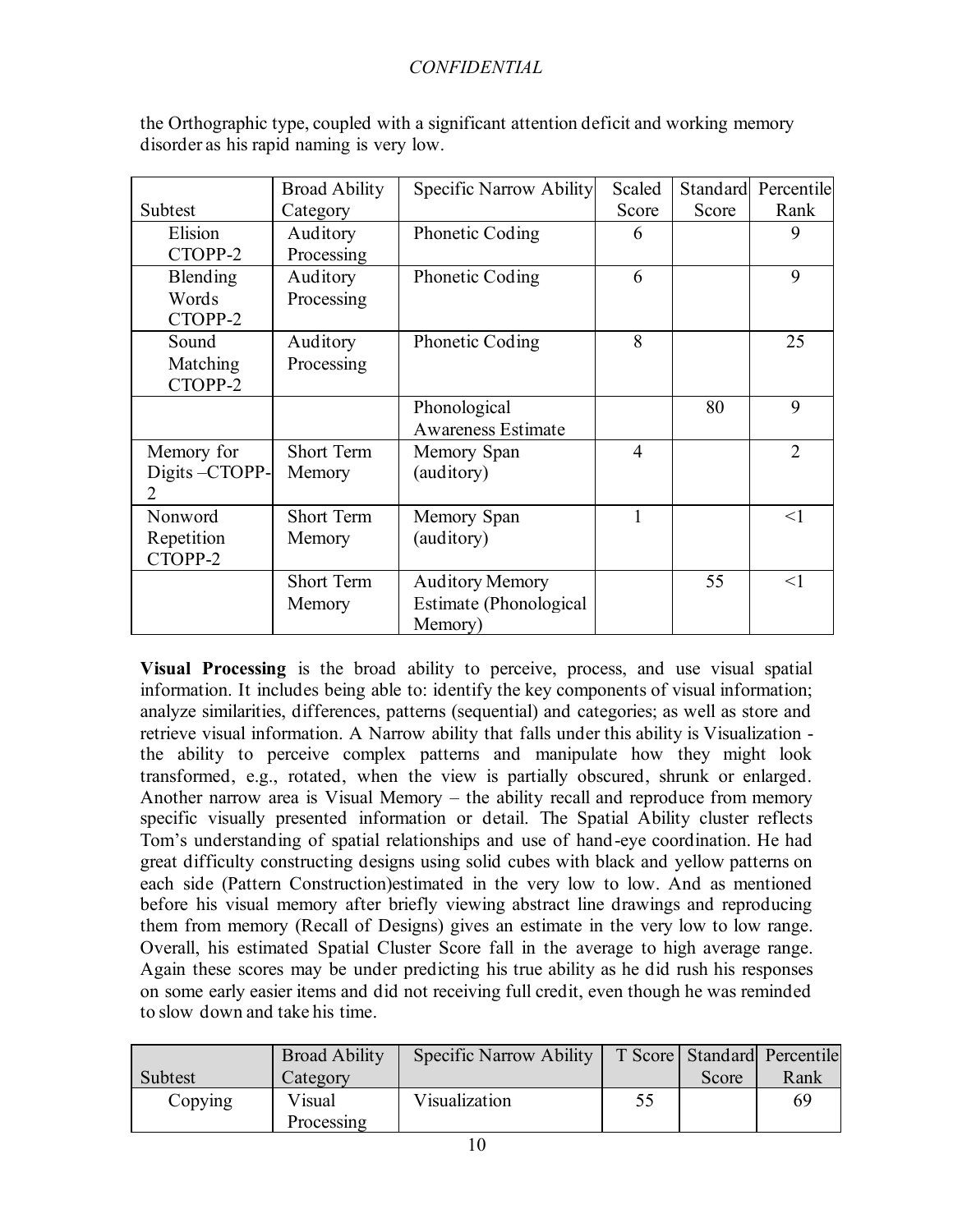| Pattern      | Visual     | Visualization                           | 46 |     | 34 |
|--------------|------------|-----------------------------------------|----|-----|----|
| Construction | Processing |                                         |    |     |    |
|              |            | Spatial Cluster Confidence Interval 95- |    | 100 | 50 |
|              | Composite  | 105 Average range                       |    |     |    |

## Sensory Motor Integration

Sensory Motor Integration skill is estimated based on the completion of abstract drawing on the Beery-Buktenica Developmental Test of Visual-Motor Integration – Sixth Edition (VMI-6). Tom's estimate of his visual motor integration places him in the average range with Standard Score of 92 and percentile of 55. Even though Tom's tendency is to speed through this type of task, this assessor had him stop and take his time with each drawing to reduce the impact of impulsivity and inattentiveness. This should be viewed as a low end estimate.

## **Adaptive Functioning**

There is some slight difference between the adaptive behaviors reported by mother and teacher but domain areas they see as stronger or weaker are consistent. Conceptual, Social and Practical domains fall in the very low to average range. A breakdown of these domains follows.

| ABAS-3<br><b>Domains</b> | Subtest                      | Parent<br>Standard<br>/Scaled<br><b>Scores</b> | Parent<br>$\%$ ile | Parent<br>Range                  | Teacher<br>Standard<br>/Scaled<br><b>Scores</b> | Teacher<br>$\%$ ile | Teacher<br>Range                |
|--------------------------|------------------------------|------------------------------------------------|--------------------|----------------------------------|-------------------------------------------------|---------------------|---------------------------------|
| Conceptual               |                              | 64                                             | 1                  | Very                             | 61                                              | 0.5                 | Very                            |
|                          | Communication                | $\overline{2}$                                 |                    | Low                              | 3                                               |                     | Low                             |
|                          |                              |                                                |                    |                                  |                                                 |                     |                                 |
|                          | Functional Pre-<br>Academics | $\overline{4}$                                 |                    |                                  | $\overline{4}$                                  |                     |                                 |
|                          | Self-Direction               | 3                                              |                    |                                  | 5                                               |                     |                                 |
| <b>Social</b>            |                              | 74                                             | $\overline{4}$     | Very<br>Low to<br>Low<br>Average | 87                                              | 19                  | Low<br>Average<br>to<br>Average |
|                          | Leisure                      | 5                                              |                    |                                  | $\overline{7}$                                  |                     |                                 |
|                          | Social                       | 5                                              |                    |                                  | 8                                               |                     |                                 |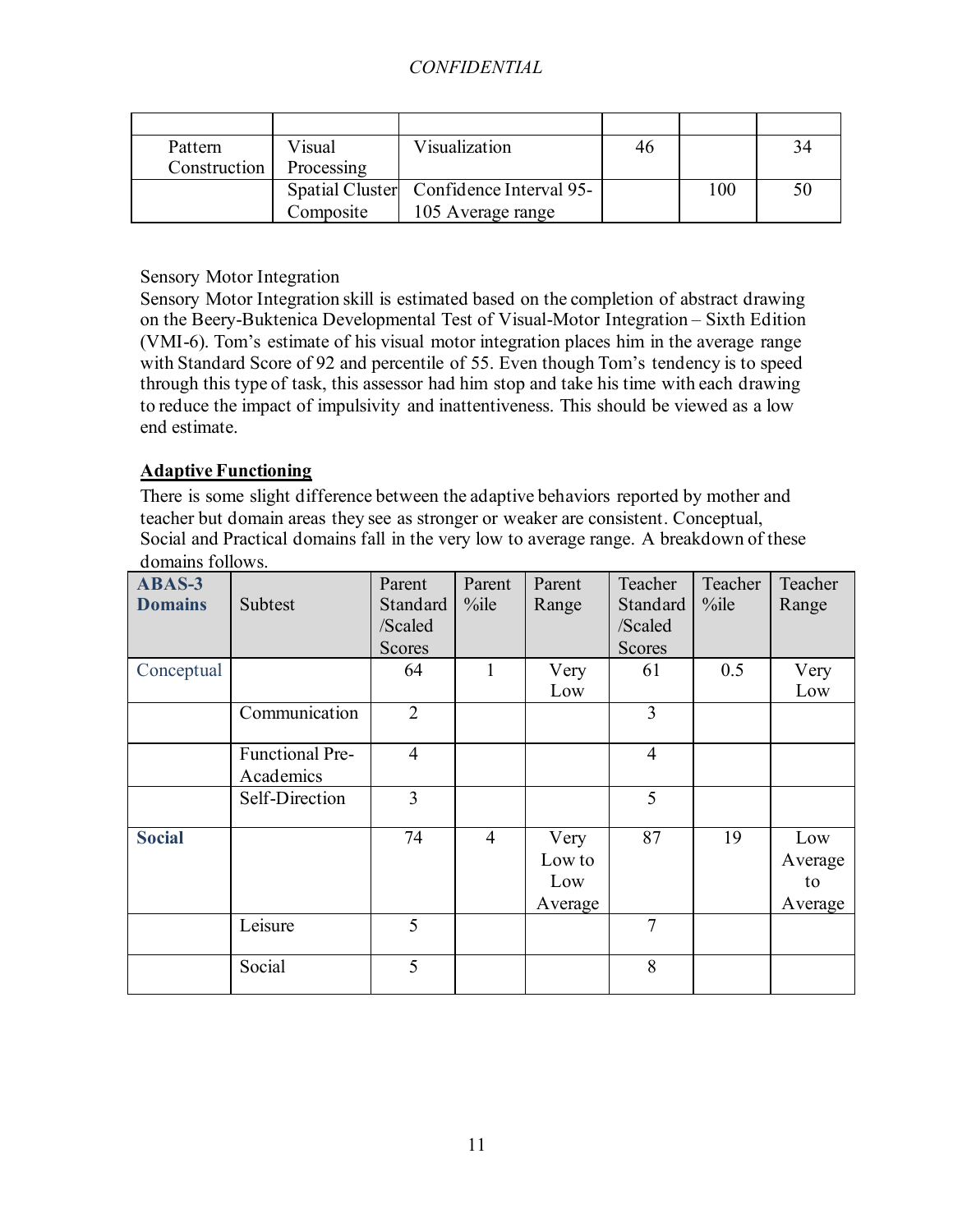| ABAS-3<br><b>Domains</b>                              | Subtest                       | Parent<br>Standard<br>/Scaled<br><b>Scores</b> | Parent<br>$\%$ ile | Parent<br>Range          | Teacher<br>Standard<br>/Scaled<br><b>Scores</b> | Teacher<br>$\%$ ile | Teacher<br>Range         |
|-------------------------------------------------------|-------------------------------|------------------------------------------------|--------------------|--------------------------|-------------------------------------------------|---------------------|--------------------------|
| Practical                                             |                               | 79                                             | 8                  | Low to<br>Low<br>Average | 96                                              | 39                  | Average                  |
|                                                       | Community Use                 | 6                                              |                    |                          |                                                 |                     |                          |
|                                                       | Home-Living/<br>School Loving | 6                                              |                    |                          | 9                                               |                     |                          |
|                                                       | Health and<br>Safety          | 5                                              |                    |                          | 9                                               |                     |                          |
|                                                       | Self-Care                     | 7                                              |                    |                          | 11                                              |                     |                          |
| <b>General</b><br><b>Adaptive</b><br><b>Composite</b> |                               | 68                                             | $\overline{2}$     | Very<br>Low to<br>Low    | 78                                              | 7                   | Low to<br>Low<br>Average |

The Conceptual domain involves competence in memory, language, reading, writing, math reasoning, acquisition of practical knowledge, problem solving, and judgment in novel situations, among others. The adaptive skills that make up this domain are Communication, Functional Pre-Academic and Self Direction skills. Both parents and teacher estimate Tom's Conceptual skills in the very low range and this is most likely due to his language deficit.

The Social domain involves awareness of others' thoughts, feelings, and experiences; empathy; interpersonal communication skills; friendship abilities; and social judgment, among others. The adaptive skills that make up this domain are Social and Leisure Skills Parent sees Social Skills in the very low to low average range and teacher sees it more in the low average to average range.

The Practical domain involves learning and self-management across life settings, including personal care, job responsibilities, money management, recreation, selfmanagement of behavior, and school and work task organization, among others. The adaptive skills that make up this domain are Home and School Living, Health and Safety, Self Care and Community Use. Mother sees his practical skills more in the low to low average range and teacher sees them more in the average range.

Overall Adaptive Behavior is estimated by both parent and teacher to fall in the very low to low average range.

Intellectual Disability is met when:

.

When a significant number of Basic Psychological process are significantly low that they do not fit an Otherwise Normal Cognitive Ability Profile. This happens when a significant number of the Basic Psychological Processes fall around 2 standard deviations below the mean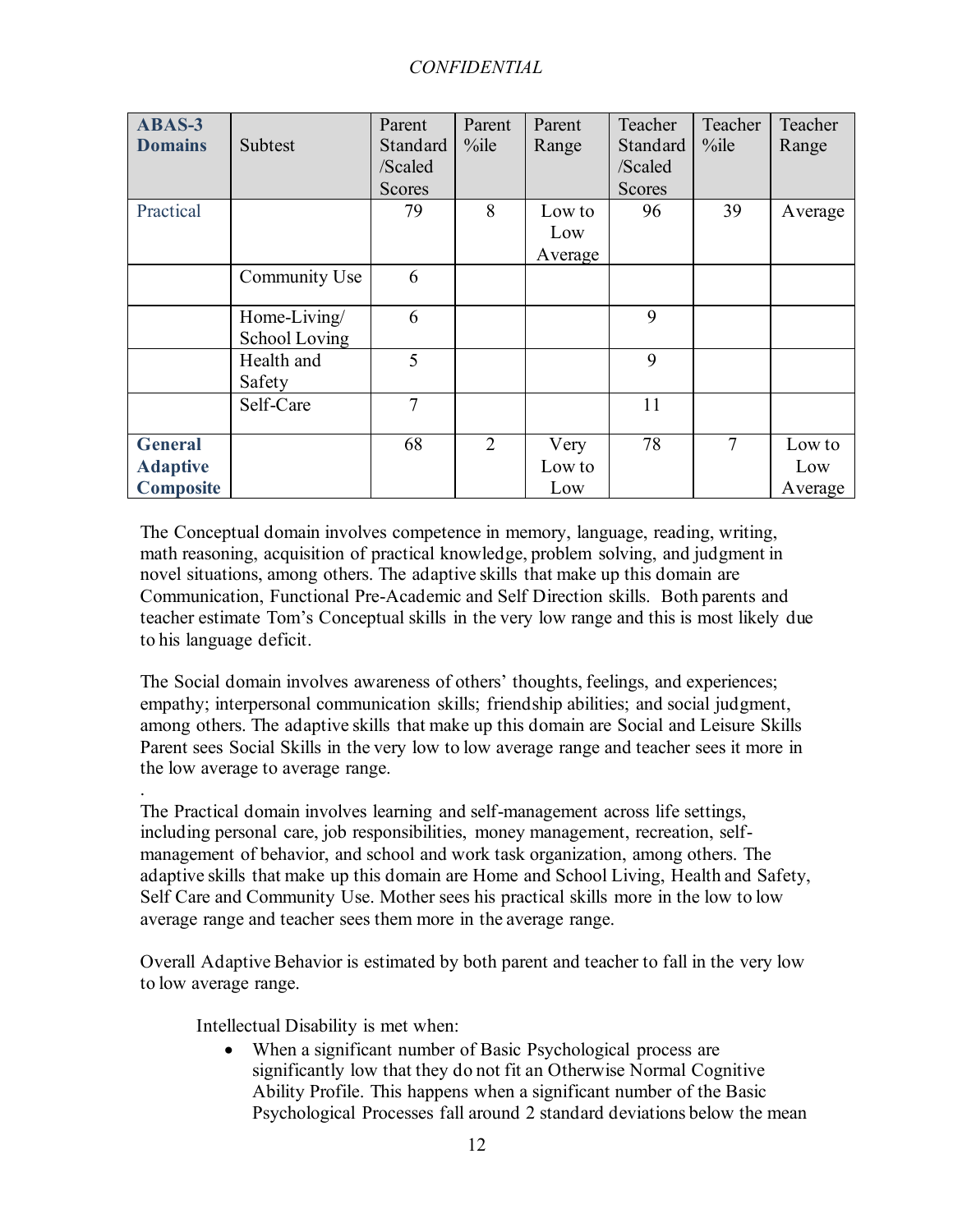(including the standard error of measure of 5, when the mean is 100 and standard deviation is 15) subaverage is met. A percentile rank of 2 is 2 standard deviation below the mean in the very low to low range and can be as high as the  $5<sup>th</sup>$  percentile (low range) with the standard error of measure. Many of Tom's estimated basic psychological processes fall in the low average to high average range, therefore this element is not met.

- One or more of his adaptive behavior domains falls 2 standard deviations below the mean. In Tom's case one of the three domains: Conceptual across environments is significantly low however this can be explained by his language deficit.
- As the neither of the two standards are met, it does not matter that Tom is within the developmental period (less than the age of 18 years old).

### **Social-Emotional Functioning**

Mother reports, that Tom "speaks of his dad often which is an absent parent. But talks as if they spend multiple hours of the day together. (#135 Does weird things) Says phrases over and over, plays under his bed with toys. Seeks more attention than necessary then complains that he's not a baby and does not need the attention because "I am a Big Boy!" Teacher reports that Tom is a happy child and has a good attitude. In the speech room as well as classroom Tom struggles to pay attention and stay on task.

Mother and Teacher were given the BASC-3 Rating Scale to complete. A graphic representation of the results follows: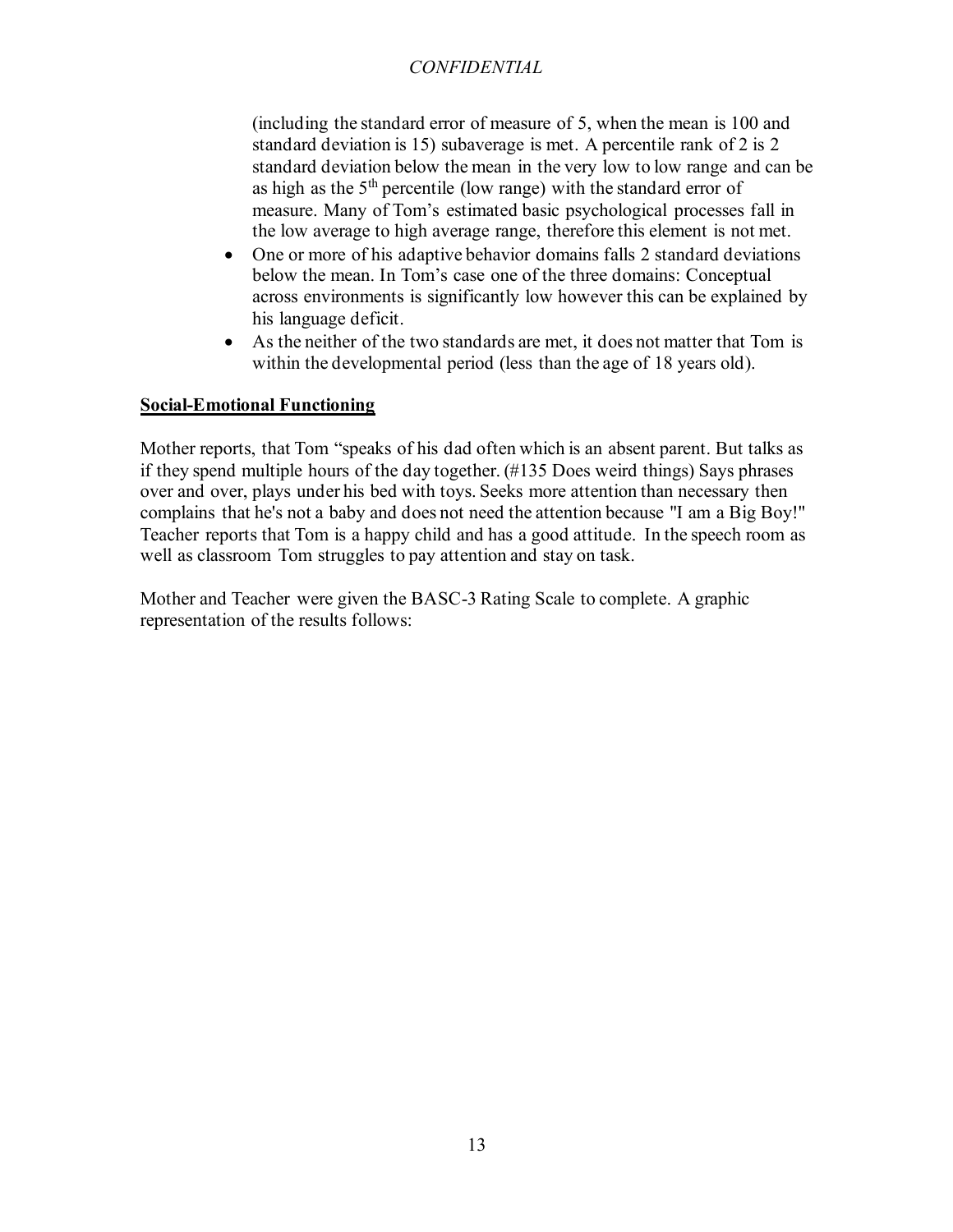#### Mother



### **CLINICAL AND ADAPTIVE T-SCORE PROFILE**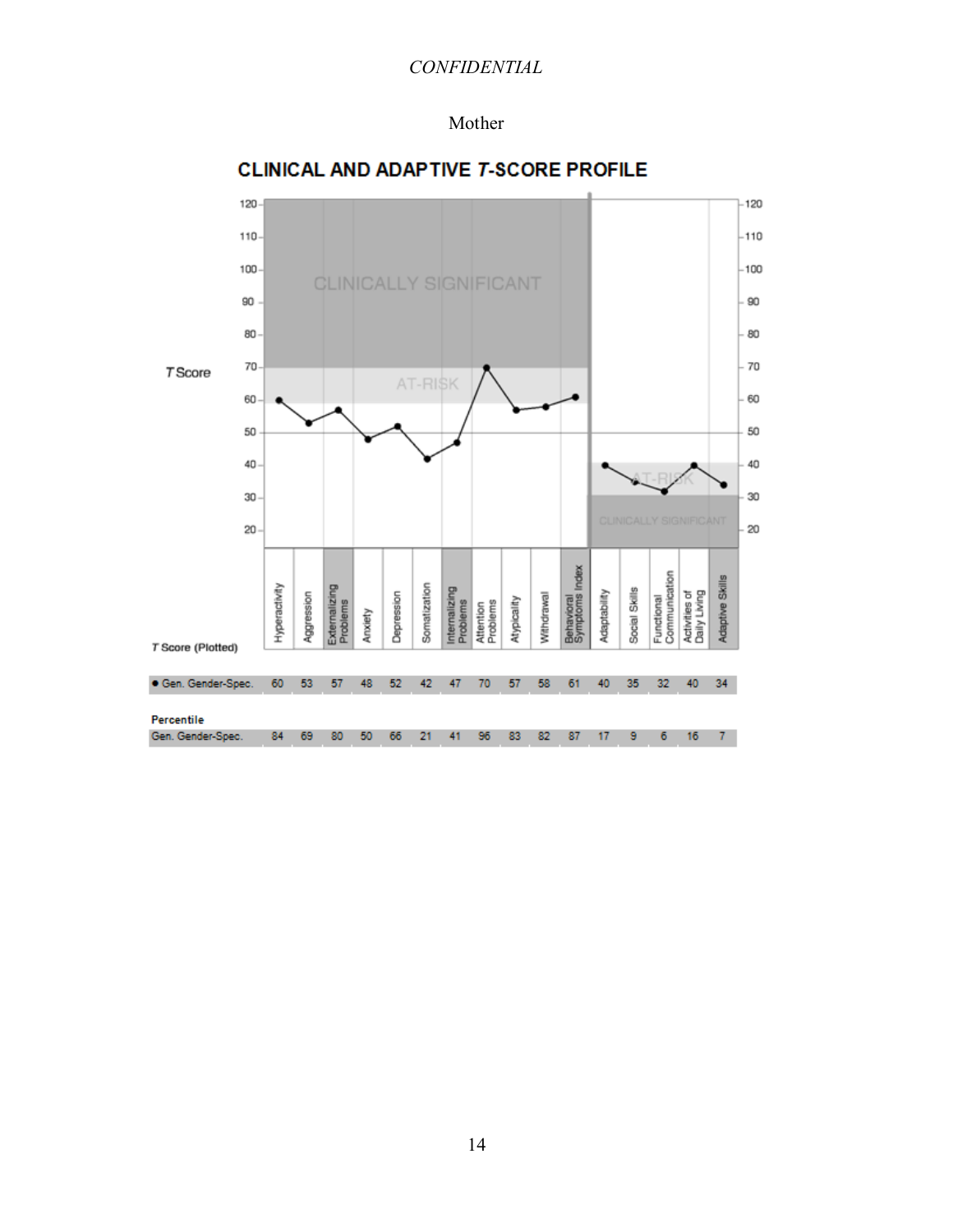



# **CLINICAL AND ADAPTIVE T-SCORE PROFILE**

Mother's profile of BASC-3 scale scores for Tom does not indicate significant elevations on BASC-3 Externalizing Problems, Internalizing Problems, but significant for Attention Problems scales. Even though overall Externalizing Problems were not significantly elevated his Hyperactivity Scale was in the At Risk range. . His teacher does not indicate significant elevations on BASC-3 Externalizing Problems, Internalizing Problems or Attention Problems Scales. This suggests the absence of clinical syndromes associated with these scales. However, in speaking with Teacher, she is making allowances for his difficulty with his communication, and therefore in looking at is profile attention is rated near the At Risk range as is Withdrawal. Mother rates his Adaptive Scales as impacted as well, and these stem from his difficulty with his ability to communicate, and his difficulty sustaining attention. His teacher also sees his difficulty with functional communication as well (Clinically Significant) also suppressing in other scales. Children with elevations on the Attention scale likely struggle to remain focused and on task for sustained periods of time. They may be easily distractible, forgetful, and disorganized. Attention problems may indicate the presence of attention-deficit/hyperactivity disorder (ADHD). This profile is also characterized at least at home by an above average Hyperactivity scale score. In making diagnostic considerations regarding the possibility of ADHD, such a profile is probably at this time more consistent with diagnosis of ADHD predominantly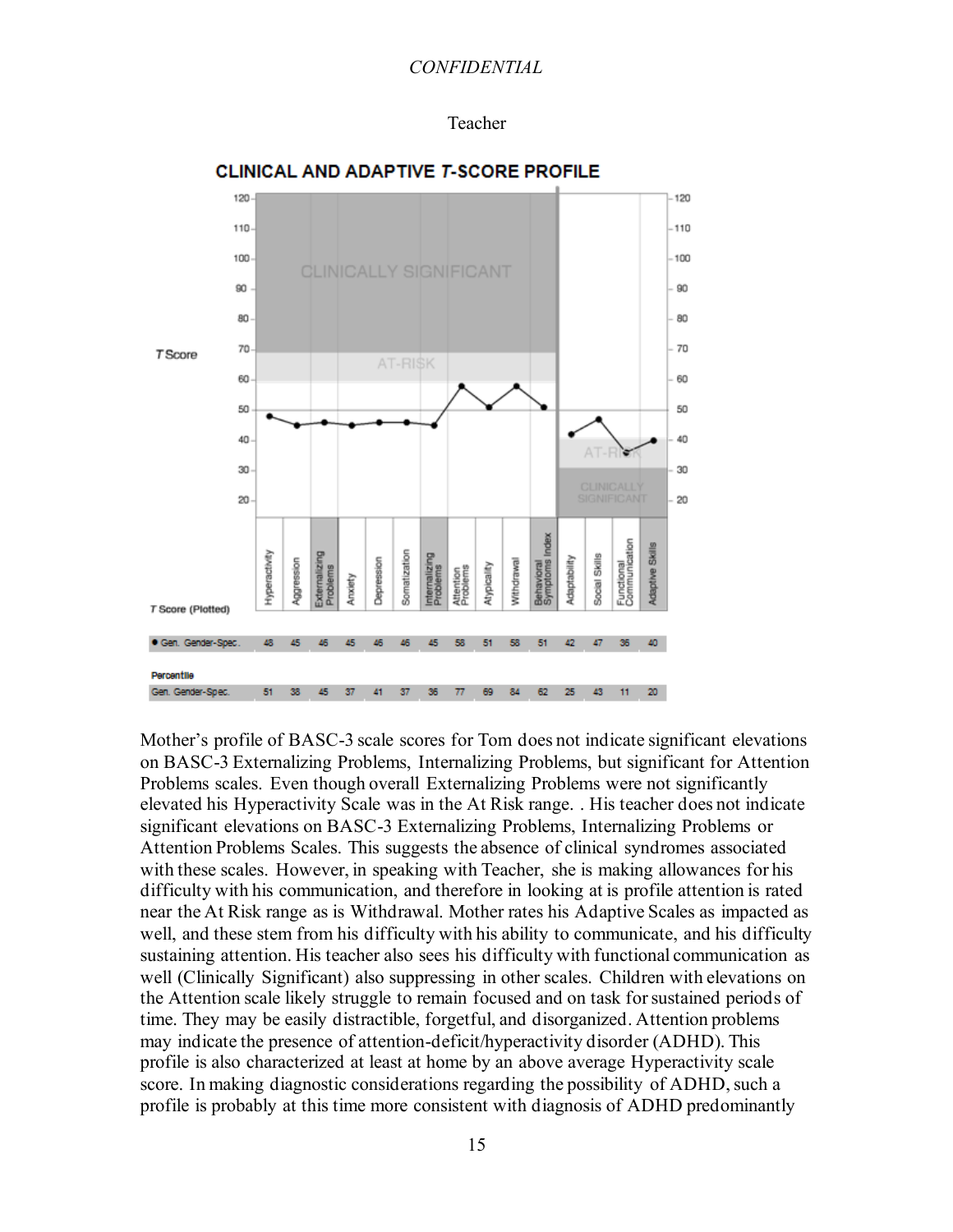inattentive presentation, as opposed to predominantly hyperactive/impulsive or combined presentations. The increased activity often observed may be more due to difficulty cognitively regulating and thus requiring physical movement to aid him to sustain his attention when tasks are not of interest.

Both parent and teacher were given the Behavior Rating Inventory of Executive Function Second Edition (BRIEF-2).

| T-Score | Guideline                              |
|---------|----------------------------------------|
| $70+$   | <b>Clinically Elevated/Significant</b> |
| 65-69   | <b>Potentially Clinically Elevated</b> |
| 60-64   | Mildly Elevated                        |

| <b>Scoring Summary Table</b>                          |                |       |                |       |  |  |  |
|-------------------------------------------------------|----------------|-------|----------------|-------|--|--|--|
| Scale/Index/<br>Composite                             | <b>T</b> Score | %tile | <b>T</b> Score | %tile |  |  |  |
| Inhibit                                               | 69             | 96    | 51             | 65    |  |  |  |
| Self-Monitor                                          | 74             | 98    | 61             | 93    |  |  |  |
| <b>Behavior</b><br><b>Regulation</b><br><b>Index</b>  | 72             | 97    | 57             | 77    |  |  |  |
| Shift                                                 | 55             | 77    | 53             | 68    |  |  |  |
| Emotional<br>Control                                  | 64             | 91    | 50             | 76    |  |  |  |
| <b>Emotional</b><br><b>Regulation</b><br><b>Index</b> | 60             | 84    | 52             | 72    |  |  |  |
| Initiate                                              | 67             | 98    | 60             | 90    |  |  |  |
| Working<br>Memory                                     | 72             | 99    | 69             | 96    |  |  |  |
| Plan/Organize                                         | 73             | 99    | 62             | 92    |  |  |  |
| Task-Monitor                                          | 66             | 97    | 63             | 92    |  |  |  |
| Organization of<br>Materials                          | 70             | 99    | 68             | 97    |  |  |  |
| Cognitive<br><b>Regulation</b><br><b>Index</b>        | 71             | 99    | 68             | 92    |  |  |  |
| Global<br><b>Executive</b><br>Composite               | 75             | 99    | 63             | 86    |  |  |  |

Global Executive Composite

The GEC is an overall summary that incorporates the BRI, ERI and CRI. When BRI, ERI and CRI scores differ from 11 points or more obscures important differences and doesn't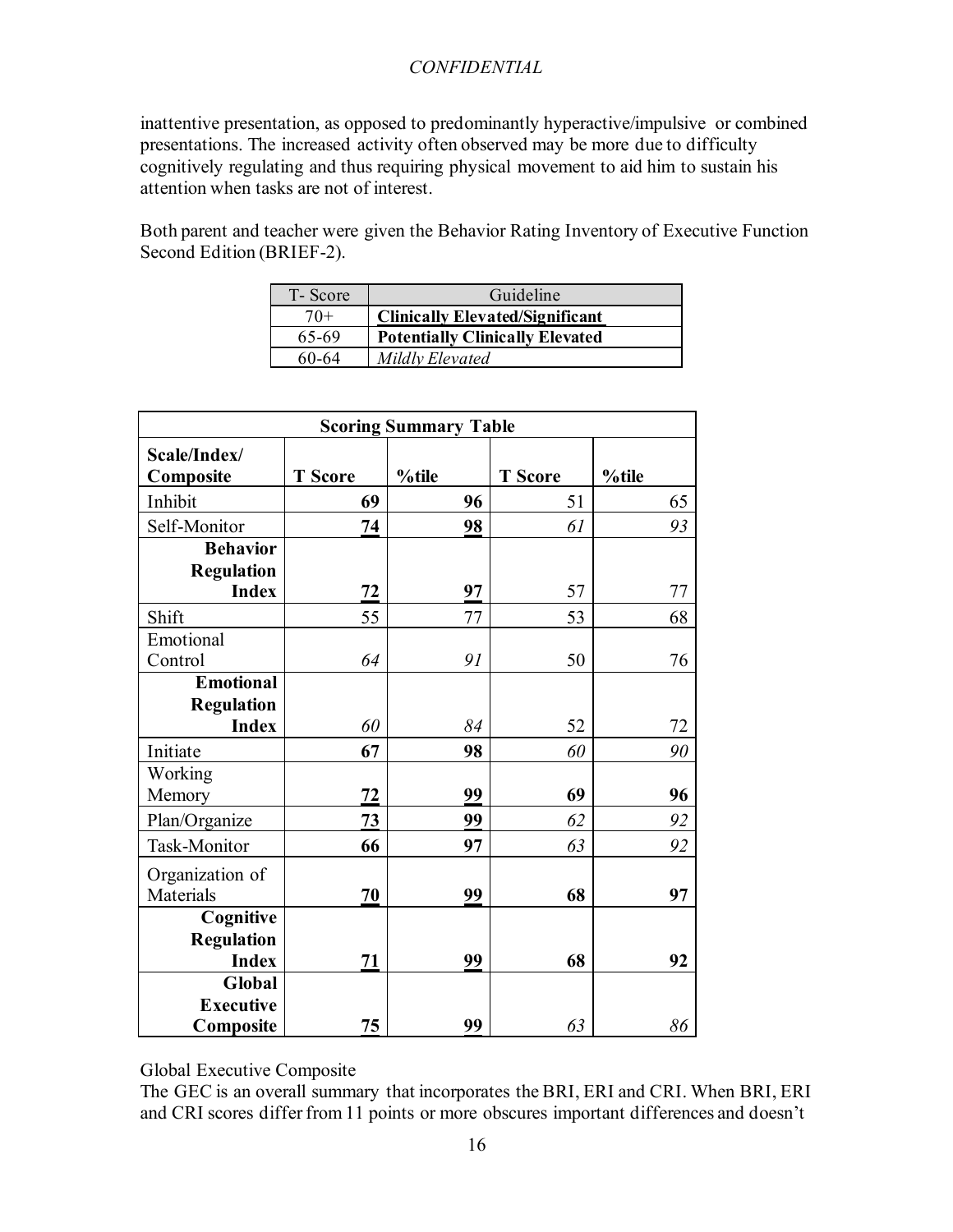adequately represent the child and the various Index Scores should be looked at more closely. Both parent and teacher GEC's have Index scores that differ by 11 points so the other Index scores should be look at.

#### Behavior Regulation Index

The BRI represents a child's ability to regulate and monitor behavior effectively. Appropriate behavior regulation is precursor for cognitive regulation and allows for, systematic problem-solving and broadly supporting appropriate self-regulation. Children who are unable to inhibit impulses and monitor their impact on others and their surroundings are likely to have difficulty with several aspects of cognitive regulation. Mother reports this as an area that is Clinically Elevated and teacher sees it mildly elevated for Tom. It could be different expectations home verses school or the more activity of the classroom hold his attention more than the quiet of home.

### Emotional Regulation Index

The ERI represents ability to regulate their emotional responses, such as their response to changing situations. Recent research shows that emotional regulation is a precursor to effective cognitive regulation. Both parent and teacher do not see this as an area of concern for Tom. For mother this barely register as a mild area, for teach not at all.

### Cognitive Regulation Index

The CRI represents the ability to control and manage cognitive processes and problem solve effectively. Cognitive regulation is required for executive processing of higher order problem solving, learning and recall of complex information and strategic application of knowledge. Parent and teacher report concerns in this area with mother Clinically Elevated and teacher Potentially Clinically Elevated. Within the cluster parent and teacher see different areas of weakness but they both agree that Working Memory and Organization of Materials are of the most concern. This is consistent with children with ADHD – Predominantly Inattentive Type.

# **SUMMARY AND RECOMMEDATIONS**

#### Overall Summary:

Tom is a very sweet nearly 6 year old who wants to please and appears to be experiencing some difficulty speaking. While he has not been diagnosed with ADHD, he does appear to meet the characteristics for predominantly inattentive type. In addition to attention (which also impacts his short term auditory memory), he also has significant difficulty with an aspect of Cognitive Association - in the area of expressive fluency-Non-Symbolic as he has not learned his letters one may assume difficulty with Symbolic or Orthographic Processing and Cognitive Conceptualization – Executive Functioning – working memory. At this time phonological processing may be better explained by his speech and language weakness (see speech and language report). Tom's academic assessment reported by teacher indicates relative strengths in the areas of gross and fine motor skills. Tom is able to write clearly and legibly. He appears to struggle oral expression, listening comprehension, math concepts and learning his letters and numbers.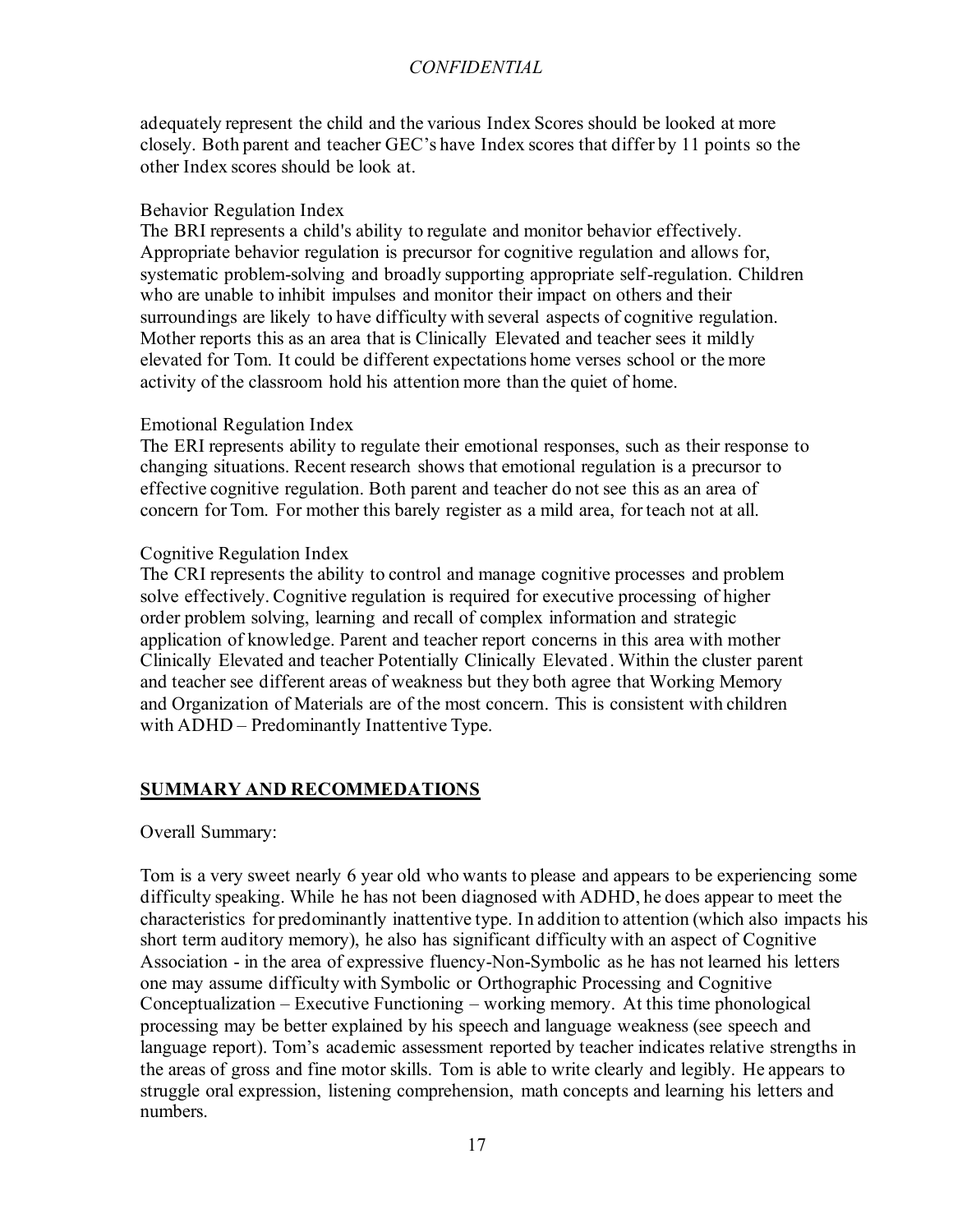### **Eligibility**

Review of this report and specific recommendations will be made at the IEP meeting based on the multidisciplinary assessment data. Determination of Special Education eligibility and appropriate academic programs will be made by the IEP team, at the IEP meeting, based on all collected data.

### **Specific Learning Disability**

Based on evaluation results and observations, Tom does appear to meet the eligibility for criteria for Specific Learning Disability (SLD). As a cognitive ability estimate cannot be obtain given Larry P and CDE prohibition a pattern of strengths and weaknesses will be used.

Given a pattern of processing strengths in: Cognitive Conceptualization, Visual Processing, Phonological Processing and Sensory Motor Integration in the Low Average Superior range.

Given a pattern of processing weaknesses in: Attention, a narrow area of Cognitive Conceptualization (Executive Functions - Working Memory), Cognitive Association (Orthographic Processing), and Auditory Processing (short term auditory memory) which are directly linked to poor academic performance in: oral expression (see speech and language), basic reading skills, reading comprehension, reading fluency, mathematical calculation, and mathematical reasoning as measure by standardized assessment and classroom performance. However, given the number of absences and truancy there is an exclusion factor in for SLD CCR 3030 (b) (10)). "A severe discrepancy shall not be primarily the result of limited school experience or poor school attendance." 21 days absent and 16 days tardy is more than a 1/3 of his current school year to date. The team will need to discuss if he had been here would his processing deficits still have hampered his academic progress to the extent he would need specialized services or could his needs have been met in the general education classroom.

### **Other Health Impairment**

Based on evaluation results and observations, Tom does appear to meet the eligibility for criteria for Other Health Impairment (OHI) due to having limited alertness with respect to the educational environment that is due to the chronic health problem consistent with attention deficit disorder hyperactivity disorder (predominantly inattentive type), adversely affects a child's educational performance. However, his attention as well as other processing areas appear to be impacting his ability to learn, rather than just alertness and therefore SLD is the more appropriate eligibility category as OHI does not address anything additional for the IEP team to consider, which isn't already met under SDL.

### **Intellectual Disability**

Based on evaluation results and observations, Tom does not appear to meet the eligibility for criteria for Intellectual Disability (ID) for the reasons outline: The majority of Tom's estimated cognitive processing falls in the low average to superior range, and the one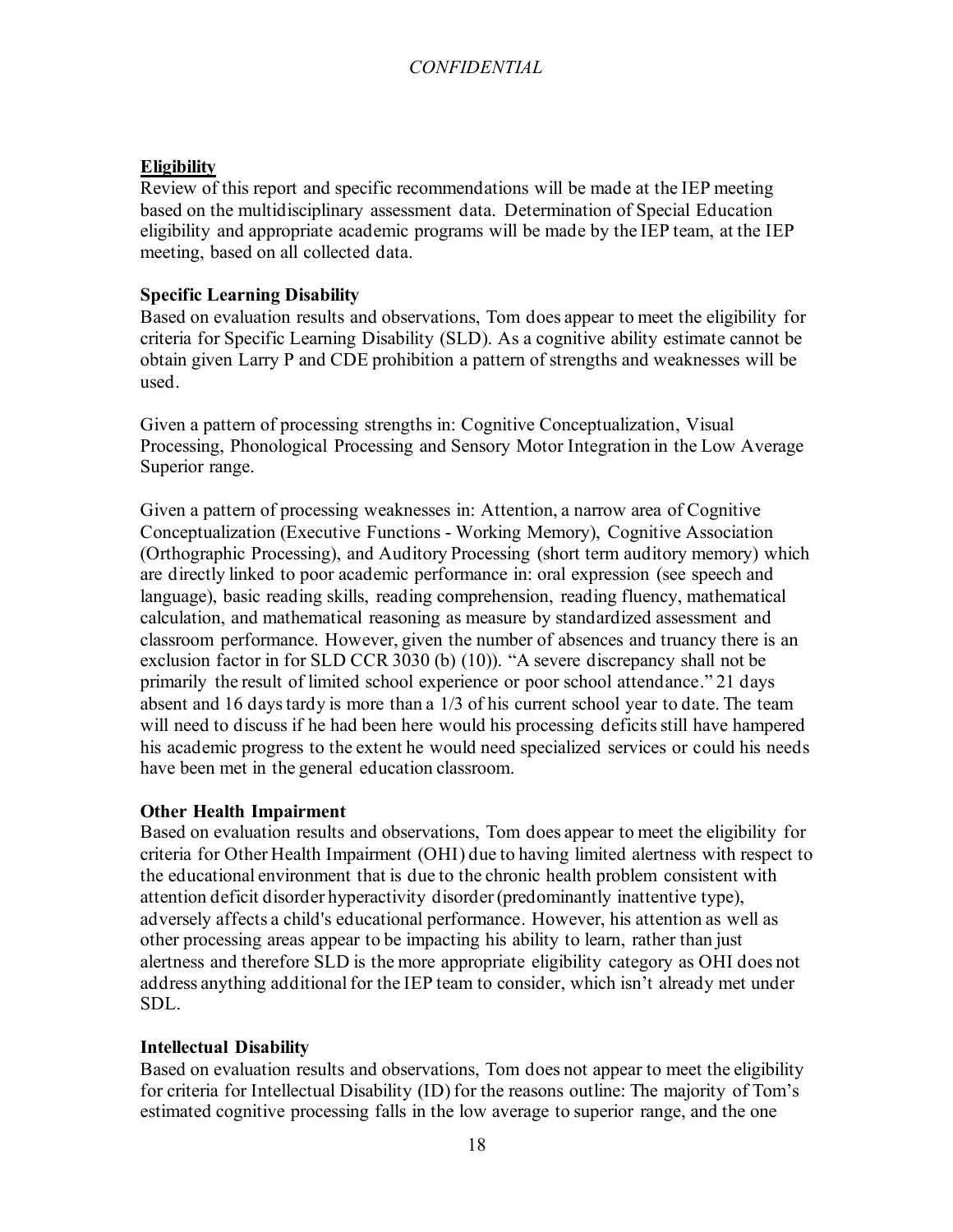adaptive behavior domain that falls in the significantly low range is accounted for due to language deficits not cognitive processing.

# **EDUCATIONAL RECOMMENDATIONS:**

| To Increase Tom's attention                                                                                                                                                                                                                                                                                                                                                                                                                                                                                           |
|-----------------------------------------------------------------------------------------------------------------------------------------------------------------------------------------------------------------------------------------------------------------------------------------------------------------------------------------------------------------------------------------------------------------------------------------------------------------------------------------------------------------------|
| Tom's inability to remain on task and sustain attention is related to his level of interest. In<br>order to attain Tom's attention, and thus his capacity for learning, create a highly engaging<br>curriculum that does not tax processing area weaknesses.                                                                                                                                                                                                                                                          |
| Use Tom's areas of interest - Whenever possible, use topics that are of a high<br>interest to Tom. This will increase his attention and engagement.                                                                                                                                                                                                                                                                                                                                                                   |
| Teach using thematic instruction - Bridge academic content and functional<br>$\bullet$<br>activities together. Integrate reading, math, social skills, science, into activities<br>related to the theme. This will help increase Tom understanding, attention,<br>engagement, and ability to apply the learned skills.                                                                                                                                                                                                |
| <b>Creating meaningful curriculum</b>                                                                                                                                                                                                                                                                                                                                                                                                                                                                                 |
| In order for Tom to gain the most from his education, the material being taught to him needs<br>to be meaningful and is at the heart of the state standards. When Tom is being taught new<br>skills or information, he needs to be able to understand and apply what he is using. When<br>learning is meaningful and when he is able to see the purpose of the task that he is<br>completing, he will be more likely be able to retain the information will thus be increasing the<br>ways that he can be successful. |
| <b>Continue to teach academic skills – Tom has demonstrated the ability to learn rote</b><br>academic skills, so this should be encouraged. However, do not teach academic skills<br>in isolation where he will 'overlearn' them in a decontextualized environment and<br>then not be able to apply them. Focus on helping him apply learned information<br>through the experiential curriculum, not via packets, worksheets or paper and pencil<br>tasks that involve copying.                                       |
| Use accommodations so that Tom can produce 'products' – Spelling may hamper<br>$\bullet$<br>Tom's ability to produce written work. Consider using alternative means for Tom to<br>produce written work or products to demonstrate his learning. Some examples may                                                                                                                                                                                                                                                     |

#### **Need for intensive literacy instruction**

associated to the topic being written about

Research in literacy has identified three primary types of reading disabilities:

• *Phonological deficit***, a problem in the phonological processing system of oral language, which for Tom could be manifesting as part of his speech and language deficit.**

include: using the computer or access to a word bank of high frequency words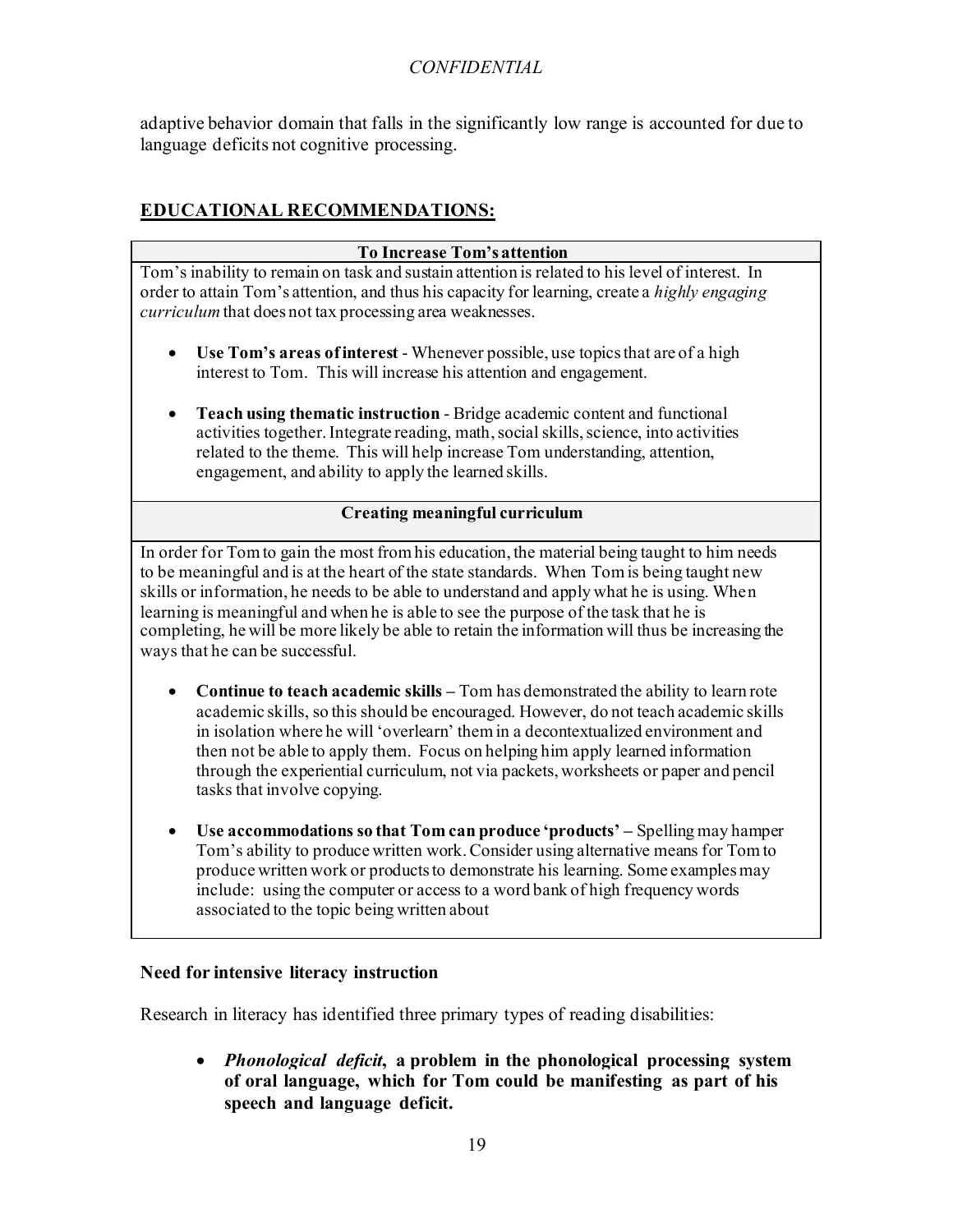- *Processing speed/orthographic processing deficit***, affecting speed and accuracy of printed word recognition (also called** *naming speed problem* **or** *fluency problem***) which for Tom does appear to have.**
- *Comprehension deficit*, often coinciding with the first two types of problems, but specifically found in children with social-linguistic disabilities (e.g., autism spectrum), vocabulary weaknesses, but could be due to generalized language learning disorders, and learning difficulties that affect abstract reasoning and logical thinking. At this time this is not clear if this is impacting Tom other than part of his language delay.



 $\epsilon$ 

#### As indicated in the above diagram, individual students may have overlapping deficits.

*The International Dyslexia Association for instance defines Dylexia as an overlap of phonological and fluency/naming speed deficits. "Dyslexia is a specific learning disability that is neurobiological in origin. It is characterized by difficulties with accurate and/or fluent word recognition and by poor spelling and decoding abilities. These difficulties typically result from a deficit in the phonological component of* language that is often unexpected in relation to other cognitive abilities and the *provision of effective classroom instruction. Secondary consequences may include problems in reading comprehension and reduced reading experience that can impede growth of vocabulary and background knowledge."* 

Given this definition Tom could meet the technical definition of Dyslexia, as he does delays in learning to read his letters and numbers.

#### **Reading instruction**

Provide balanced literacy instruction. A balanced literacy program includes instruction in five areas identified by the National Reading Panel:

- Phonological awareness
- Phonics and sight words